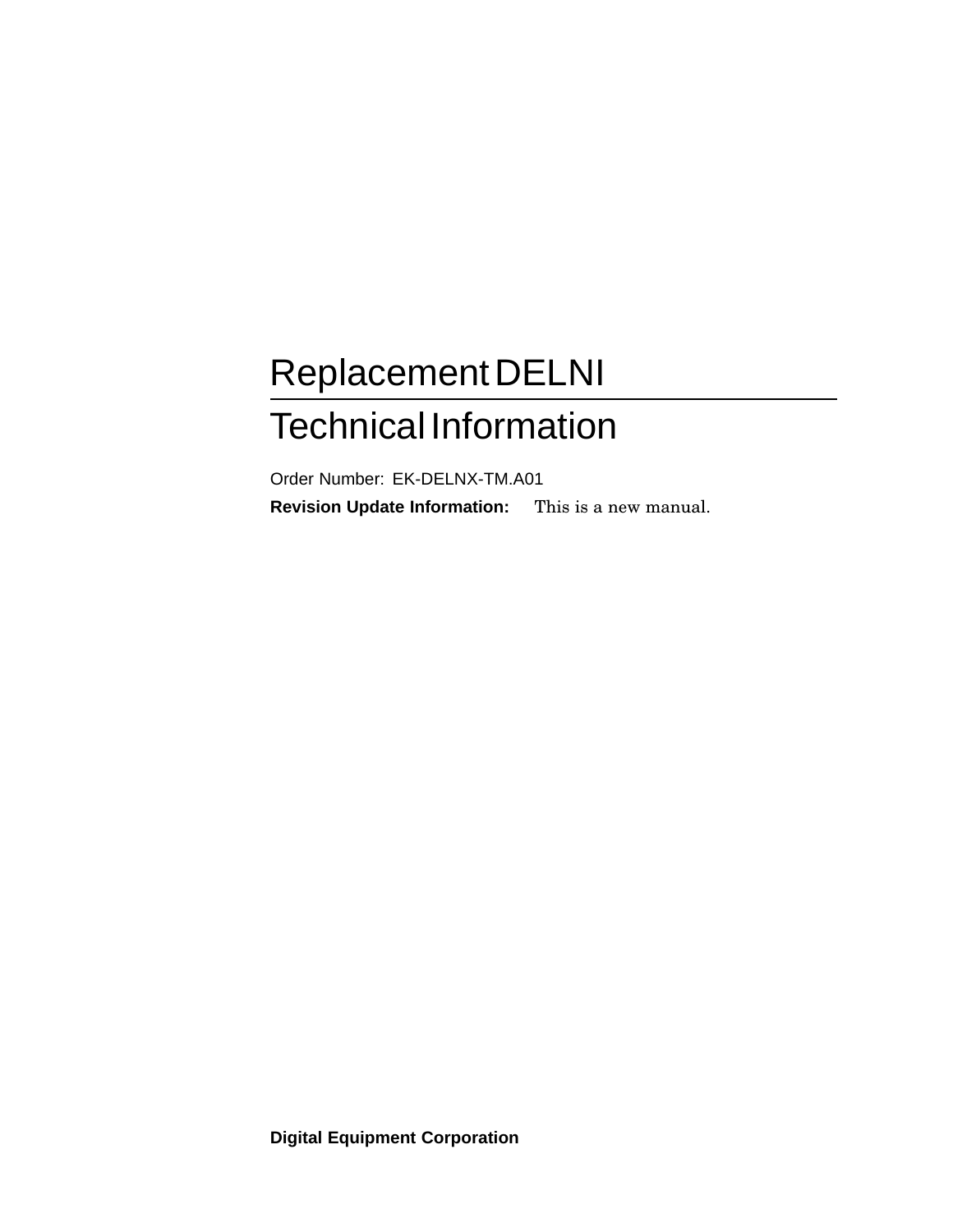#### **February 1992**

© Digital Equipment Corporation 1992. All rights reserved. Printed in U.S.A.

The reproduction of this material, in part or whole, is strictly prohibited. For copy information, contact the Digital Education and Training Department, Digital Equipment Corporation, Maynard, Massachusetts 01754.

The information in this document is subject to change without notice and should not be construed as a commitment by Digital Equipment Corporation. Digital Equipment Corporation assumes no responsibility for any errors that may appear in this document.

Restricted Rights: Use, duplication, or disclosure by the U.S. Government is subject to restrictions as set forth in subparagraph (c)(1)(ii) of the Rights in Technical Data and Computer Software clause at DFARS 252.227-7013.

**FCC NOTICE:** This equipment generates and uses radio frequency energy and if not installed and used properly, that is, in strict accordance with the manufacturer's instructions, may cause interference to radio and television reception. It has been type tested and found to comply with the limits for a Class B computing device in accordance with specifications in Subpart  $\tilde{J}$  of Part 15 of FCC rules, which are designed to provide reasonable protection against such interference in a residential installation. However, there is no guarantee that interference will not occur in a particular installation. If this equipment does cause interference to radio or television, which can be determined by turning the equipment off and on, the user is encouraged to try to correct the interference by one or more of the following measures:

reorient the receiving antenna relocate the computer with respect to the receiver move the computer away from the receiver plug the computer into a different outlet so that computer and receiver are on different branch circuits.

If necessary, the user should consult the dealer or an experienced radio/television technician for additional suggestions. The user may find the following booklet prepared by the Federal Communications Commission helpful:

"How to Identify and Resolve Radio–TV Interference Problems."

This booklet is available from the US Government Printing Office, Washington, DC 20402, Stock No. 004-000-00345-4.

The postpaid READER'S COMMENTS form in this document requests the user's critical evaluation to assist in preparing future documentation.

The following are trademarks of Digital Equipment Corporation: DECNA, DELNI, DELUA, DEQNA, DEUNA, VAX DOCUMENT, and the DIGITAL logo.

This document was prepared using VAX DOCUMENT, Version 2.0.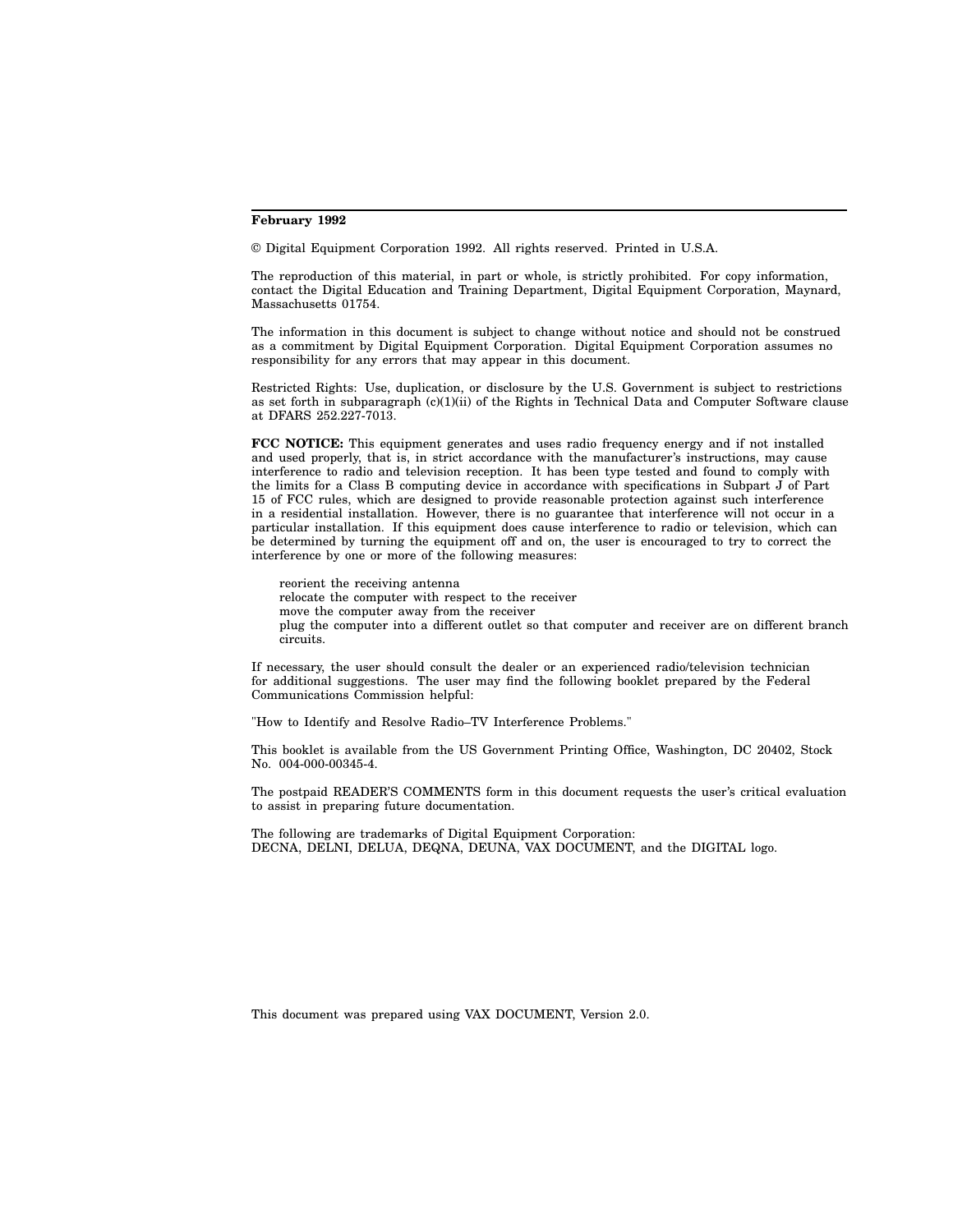# **Contents**

|              |                     |                                                                | $\mathsf{V}$ |
|--------------|---------------------|----------------------------------------------------------------|--------------|
| 1            | <b>Introduction</b> |                                                                |              |
|              | 1.1                 |                                                                | $1 - 1$      |
|              | 1.1.1               |                                                                | $1 - 2$      |
|              | 1.1.2               | Operating Modes/Operational Communication Interfaces           | $1 - 2$      |
|              | 1.1.3               |                                                                | $1 - 2$      |
|              | 1.2                 |                                                                | $1 - 3$      |
|              | 1.2.1               |                                                                | $1 - 3$      |
|              | 1.2.2               |                                                                | $1 - 3$      |
|              | 1.3                 |                                                                | $1 - 4$      |
|              | 1.3.1               |                                                                | $1 - 4$      |
|              | 1.3.2               |                                                                | $1 - 4$      |
|              | 1.4                 | DELNI Controls, Indicators, and Circuit Breaker                | $1 - 6$      |
|              | 1.4.1               |                                                                | $1 - 7$      |
|              | 1.4.2               |                                                                | $1 - 7$      |
|              | 1.5                 |                                                                | $1 - 8$      |
|              | 1.6                 |                                                                | $1 - 8$      |
| $\mathbf{2}$ |                     | <b>DELNI Network Configuration Guidelines</b>                  |              |
|              | 2.1                 |                                                                | $2 - 1$      |
|              | 2.1.1               |                                                                | $2 - 1$      |
|              | 2.1.2               |                                                                | $2 - 1$      |
|              | 2.1.3               |                                                                | $2 - 1$      |
|              | 2.2                 |                                                                | $2 - 2$      |
|              | 2.3                 |                                                                | $2 - 2$      |
| 3            |                     | DELNI Interfaces, Input/Output Signal Flow, and Specifications |              |
|              | 3.1                 |                                                                | $3 - 1$      |
|              | 3.1.1               |                                                                | $3 - 1$      |
|              | 3.1.2               |                                                                | $3 - 3$      |
|              | 3.2                 | Input/Output Signal Flow and Timing Relationships              | $3 - 4$      |
|              | 3.2.1               | LOCAL Mode Signal Flow and Timing Relationships                | $3 - 4$      |
|              | 3.2.2               | GLOBAL Mode Signal Flow and Timing Relationships               | $3 - 6$      |
|              | 3.3                 | Input/Output Circuit and Signal Characteristics                | $3 - 10$     |
|              | 3.3.1               | CHn TRANSMIT Pair Circuit Characteristics                      | $3 - 10$     |
|              | 3.3.2               | CHn TRANSMIT Pair Signal Characteristics                       | $3 - 10$     |
|              | 3.3.3               | CHn RECEIVE Pair Circuit Characteristics                       | $3 - 11$     |
|              | 3.3.4               | CHn RECEIVE Pair Signal Characteristics                        | $3 - 11$     |
|              | 3.3.5               | CHn COLLISION PRESENCE Pair Circuit Characteristics            | $3 - 12$     |
|              | 3.3.6               | CHn COLLISION PRESENCE Pair Signal Characteristics             | $3 - 12$     |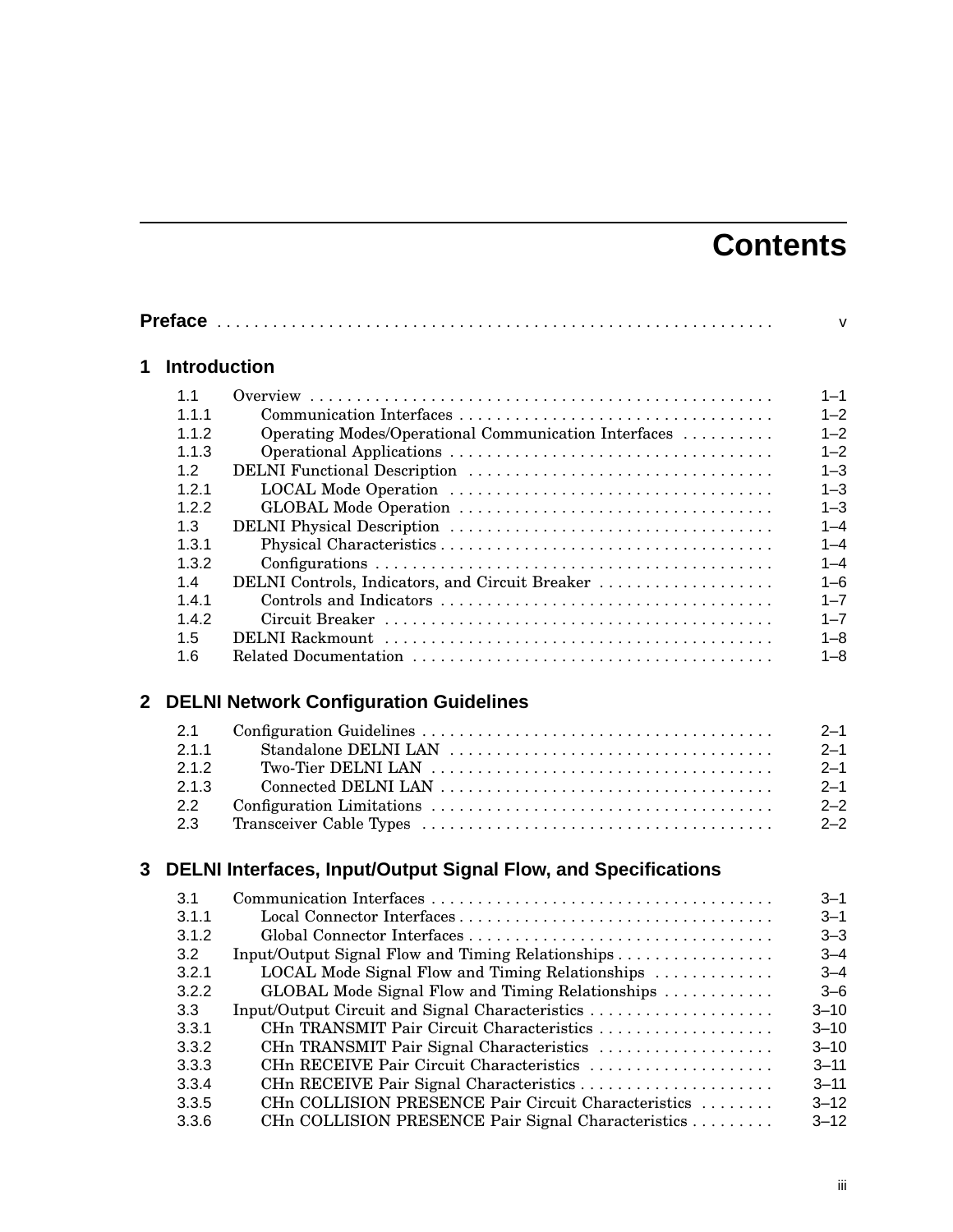| XCVR TRANSMIT Pair Circuit Characteristics           | $3 - 13$ |
|------------------------------------------------------|----------|
| XCVR TRANSMIT Pair Signal Characteristics            | $3 - 13$ |
| XCVR RECEIVE Pair Circuit Characteristics            | $3 - 14$ |
| XCVR RECEIVE Pair Signal Characteristics             | $3 - 14$ |
| XCVR COLLISION PRESENCE Pair Circuit Characteristics | $3 - 15$ |
| XCVR COLLISION PRESENCE Pair Signal Characteristics  | $3 - 16$ |
| XCVR POWER Pair Characteristics                      | $3 - 16$ |
| XCVR POWER Pair External Load Requirements           | $3 - 17$ |
|                                                      | $3 - 18$ |
|                                                      | $3 - 19$ |
|                                                      |          |

## **4 Theory of Operation**

| 4.1   | $4 - 1$ |
|-------|---------|
| 4.1.1 | $4 - 1$ |
| 4.1.2 | $4 - 2$ |
| 4.1.3 | $4 - 2$ |
| 4.1.4 | $4 - 2$ |
| 4.1.5 | $4 - 2$ |
| 4.2   | $4 - 4$ |
| 4.2.1 | $4 - 4$ |
| 4.2.2 |         |

## **Figures**

| Digital Ethernet Local Network Interconnect (DELNI)          | $1 - 1$ |
|--------------------------------------------------------------|---------|
|                                                              | $1 - 6$ |
| Configuration Guidelines and Limitations: Standalone DELNI   |         |
|                                                              | $2 - 3$ |
| Configuration Guidelines and Limitations: Two-Tier DELNI LAN | $2 - 4$ |
| Configuration Guidelines and Limitations: Connected DELNI    |         |
|                                                              | $2 - 5$ |
|                                                              | $3 - 5$ |
| LOCAL Mode Signal Timing Diagram                             | $3 - 6$ |
| GLOBAL Mode Signal Flow Diagram                              | $3 - 8$ |
| GLOBAL Mode Signal Timing Diagram                            | $3 - 9$ |
| DELNI Functional Block Diagram                               | $4 - 3$ |
|                                                              |         |

## **Tables**

| $1 - 1$ | $1 - 5$ |
|---------|---------|
| $1 - 2$ | $1 - 7$ |
| $1 - 3$ | $1 - 8$ |
| $3 - 1$ | $3 - 2$ |
| $3 - 2$ | $3 - 3$ |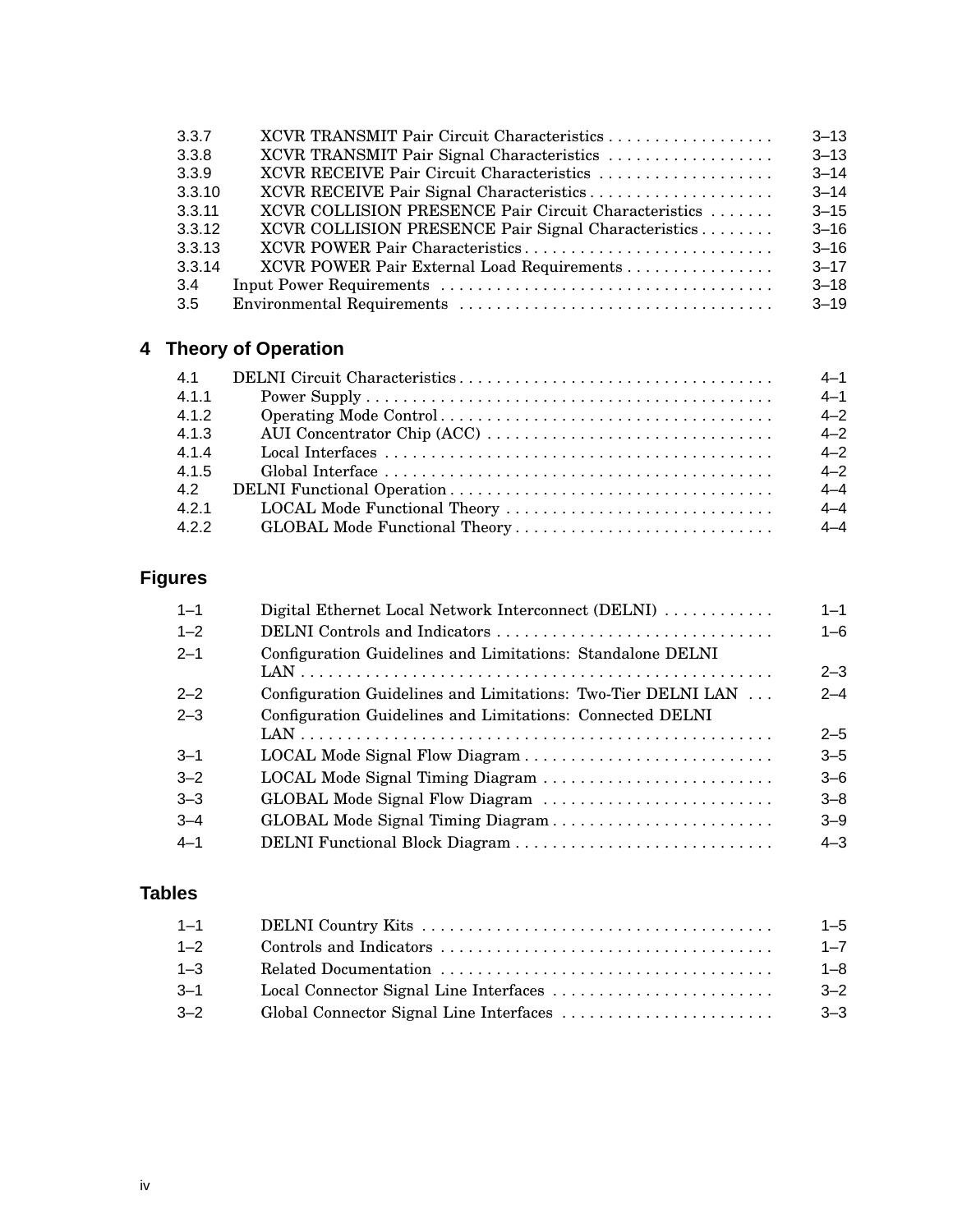## **Preface**

#### **OVERVIEW**

The *replacement* Digital Ethernet Local Network Interconnect (DELNI) unit is designed to provide the same functionality as the *original* DELNI unit. The replacement DELNI utilizes the newest technology available to increase reliability while maintaining high-quality standards. The metal box and removable plastic dress skins of the original DELNI have been eliminated with the design of a new plastic box for the replacement DELNI. This has eliminated the need to remove the plastic dress skins for a rackmount configuration.

This manual describes the physical, electrical, and functional characteristics of the replacement DELNI. This document is intended to provide the Digital Services Engineer with a working knowledge of the replacement DELNI unit.

#### **IMPORTANT**

The information in this manual deals with the replacement DELNI only. For ease of presentation, the replacement DELNI will be referred to as the DELNI.

This manual consists of the following:

- **Chapter 1** provides an overview and a functional/physical description of the replacement DELNI unit.
- **Chapter 2** provides network configuration guidelines for the replacement DELNI unit.
- **Chapter 3** provides information on DELNI interfaces, input/output signal flow, and specifications for the replacement DELNI unit.
- **Chapter 4** provides information on the theory of operation for the replacement DELNI unit.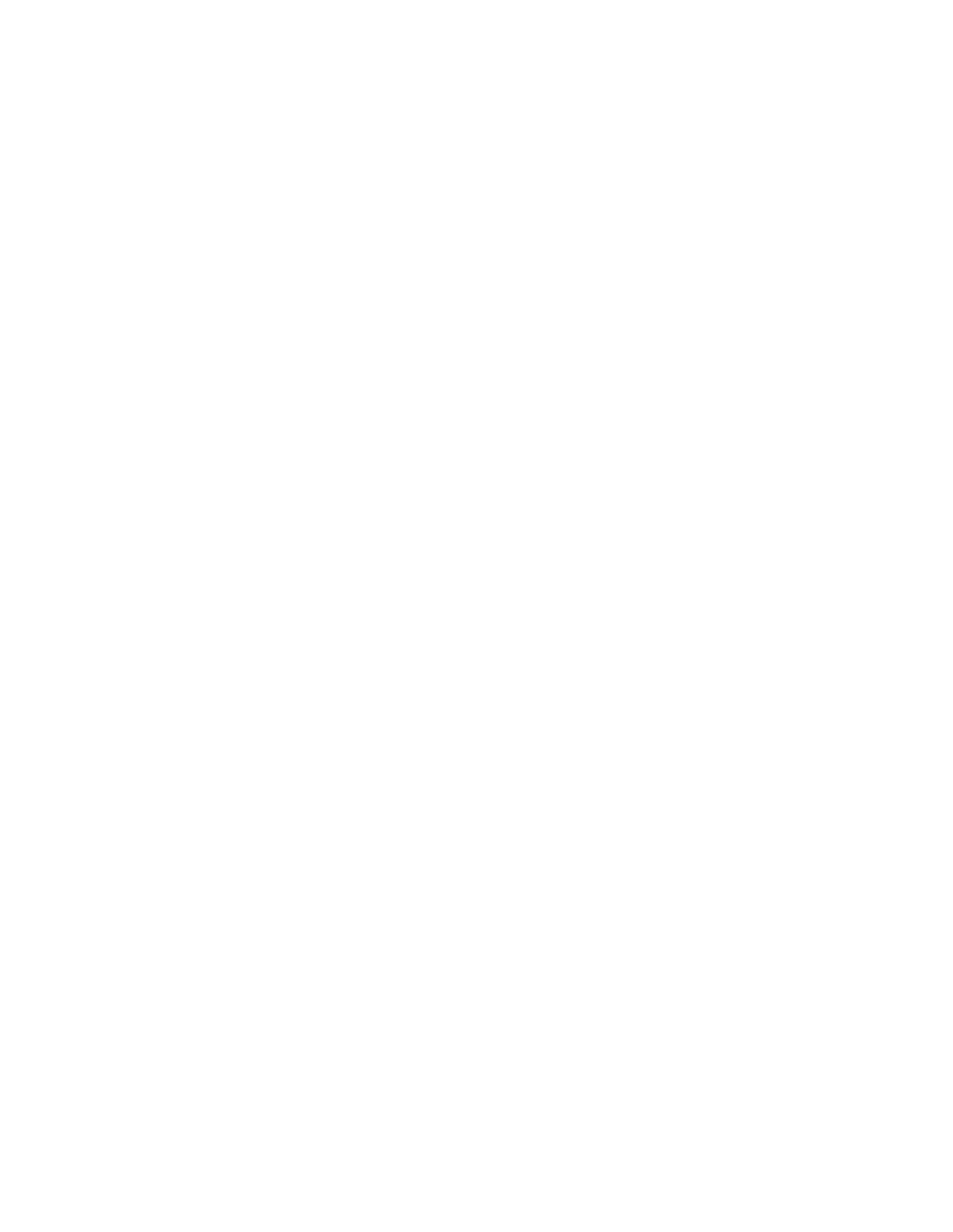# **1 Introduction**

## **1.1 Overview**

The DELNI unit (see Figure 1–1) is a hardware communications device. The DELNI unit and associated cables can be used to create several types of Local Area Networks (LANs) through which Ethernet Compatible Stations (Stations) may communicate using the Digital Ethernet Carrier Sense Multiple Access /Collision Detect (CSMA/CD) protocol.





MKV-040000202-01-DGS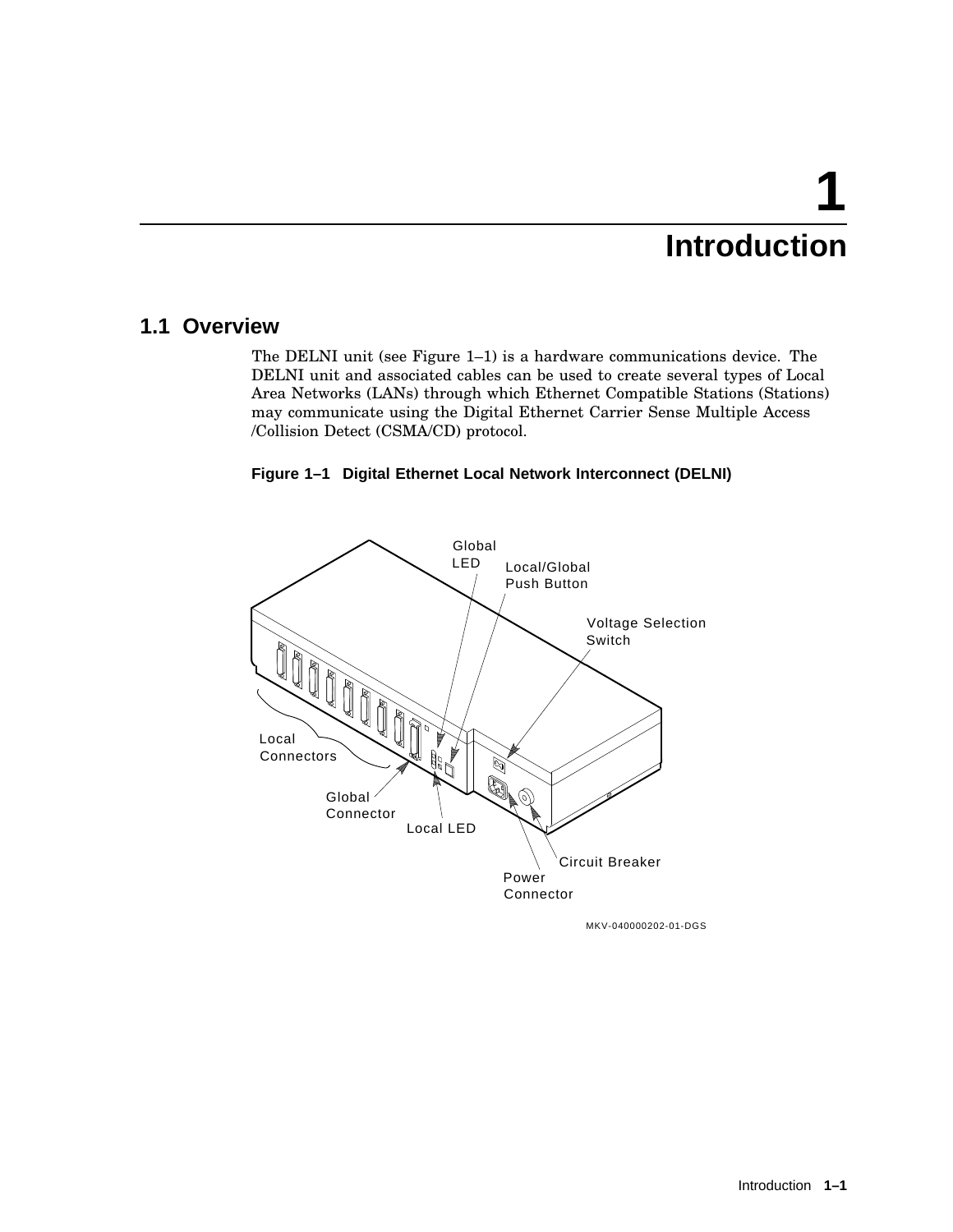## **1.1.1 Communication Interfaces**

The DELNI unit provides nine communication interfaces. They consist of:

- Eight (8) local connectors (labeled 1 through 8 on the front panel)
- One (1) global connector (labeled  $\Box$  on the front panel)

Each of the eight local connectors have the following paired signal line interfaces.

- TRANSMIT
- RECEIVE
- COLLISION PRESENCE

The global connector has the following paired signal line interfaces.

- TRANSMIT
- RECEIVE
- COLLISION PRESENCE
- POWER (+12 Vdc and +12 Vdc return)

### **1.1.2 Operating Modes/Operational Communication Interfaces**

The DELNI unit has two selectable modes of operation: LOCAL and GLOBAL.

In the LOCAL mode of operation, all communication interfaces with the DELNI unit are by way of the local connectors.

In the GLOBAL mode of operation, the communication interfaces with the DELNI unit are through both the local and global connectors.

#### **1.1.3 Operational Applications**

The DELNI unit and associated cables may be used to create the following types of Local Area Networks (LANs):

- Standalone DELNI LAN—Network through which up to 8 stations can communicate.
- Two-Tier DELNI LAN—Network through which up to 64 stations can communicate.
- Connected DELNI LAN—Network through which up to 8 stations can communicate on a larger Ethernet network through a single Ethernet transceiver interface.

#### **NOTE**

Refer to the *Ethernet Installation Guide* (EK-ETHER-IN) for detailed configuration requirements. General configuration requirements are provided in Chapter 2 of this document.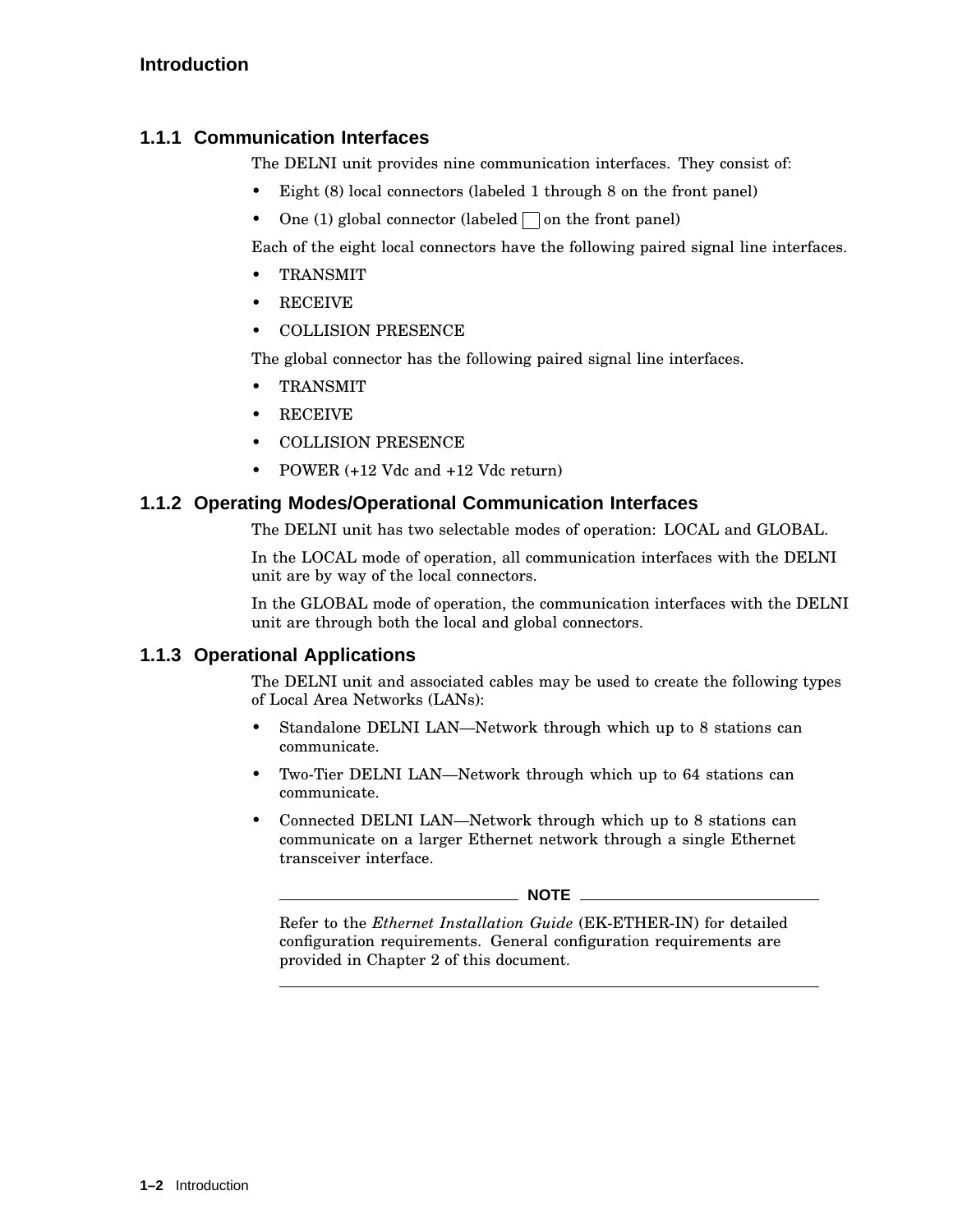## **1.2 DELNI Functional Description**

The functional operation of the DELNI unit is dependent on the mode of operation selected: LOCAL or GLOBAL.

#### **1.2.1 LOCAL Mode Operation**

In the LOCAL mode, the DELNI unit performs the following functions:

- Transmit/Receive—Provides the data paths between the TRANSMIT and RECEIVE pairs of the local connectors.
- Heartbeat Signaling—Provides signaling on the COLLISION PRESENCE pairs of the local connectors after the end of each transmission interval.
- Collision Detection—Detects the condition in which two or more stations are attempting to transmit simultaneously.
- Collision Signaling—Provides signaling on the COLLISION PRESENCE pairs of the local connectors when a collision is detected.

#### **1.2.2 GLOBAL Mode Operation**

In the GLOBAL mode, the DELNI unit performs the following functions:

- Transmit—Provides a data path from the TRANSMIT pairs of the local connectors to the TRANSMIT pair of the global connector. It is through this data path that stations connected to the local connectors can send data to a global network device for transmission on a larger Ethernet network.
- Local Collision Detection—Detects the condition in which two or more stations connected to the local connectors are attempting to transmit simultaneously.
- Local Collision Condition Data Control and Collision Signaling—During a local collision condition, controls the data sent to the global network device. This ensures that the duty cyle and minimum packet length requirements are not violated. Also, provides signaling on the COLLISION PRESENCE pairs of the local connectors.
- Receive—Provides a data path from the RECEIVE pair of the global connector to the RECEIVE pairs of the local connectors. This data path distributes the data received from a global network device to the stations connected to the local connectors.
- Global Collision and Heartbeat Signal Detection—Detects the presence of signals asserted on the COLLISION PRESENCE pair of the global connector.
- Global Collision and Heartbeat Signaling—Provides signaling on the COLLISION PRESENCE pairs of the local connectors whenever a signal is detected on the COLLISION PRESENCE pair of the global connector.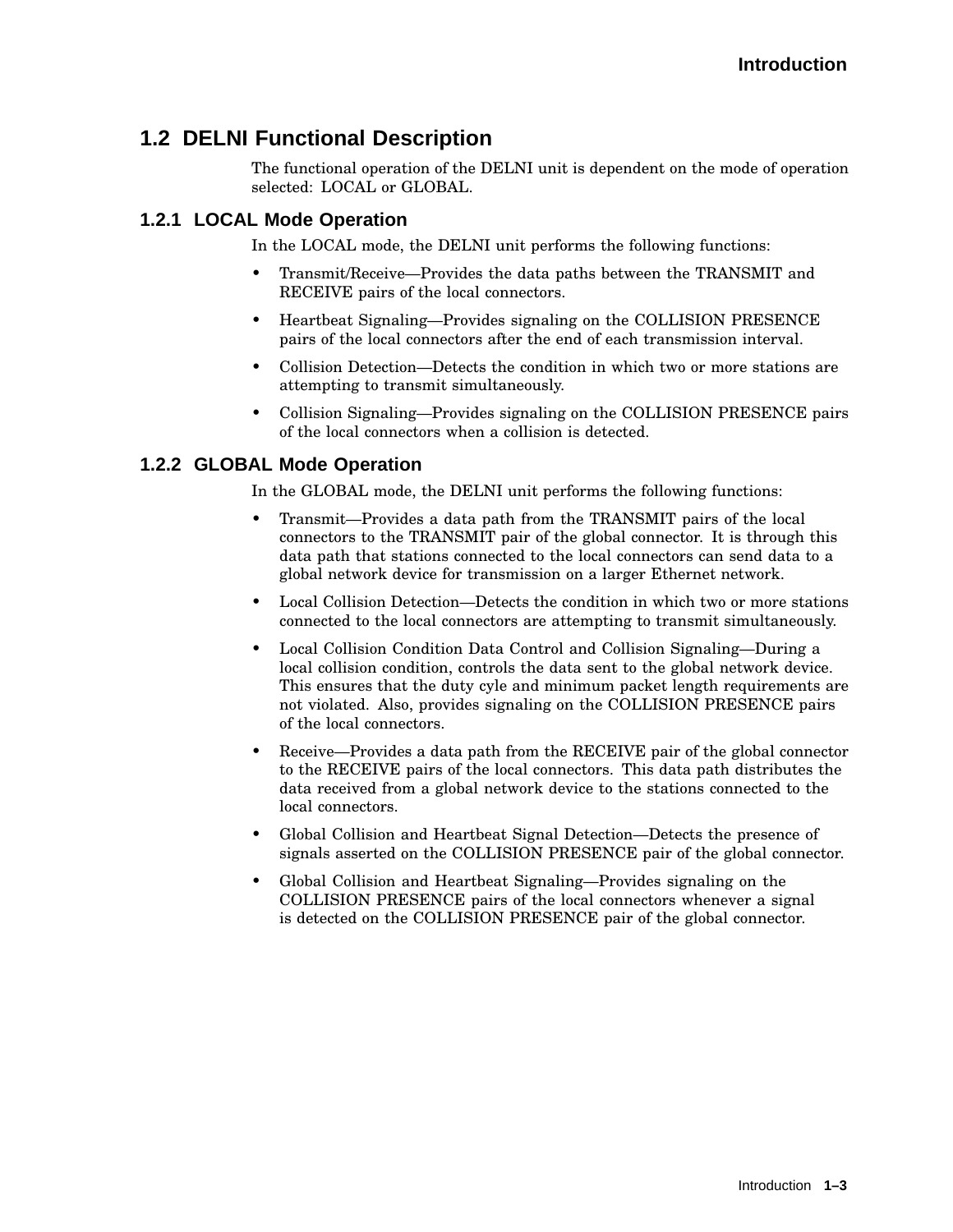## **1.3 DELNI Physical Description**

The following sections outline the physical characteristics and configurations of the DELNI unit.

## **1.3.1 Physical Characteristics**

The dimensions and weight of the DELNI unit are as follows:

- Width 44.50 cm (17.52 in)
- Depth 17.80 cm (7.01 in)
- Height 8.26 cm (3.25 in) (including feet)
- Weight  $2.60 \text{ kg} (5.73 \text{ lb})$

## **1.3.2 Configurations**

There are two configurations of the DELNI unit: DELNI-BA configuration for U.S. applications and DELNI-BB configuration for European/GIA applications. The differences between the two configurations are:

- DELNI-BA (U.S.)
	- The 120/240 switch is preset to the 120 position
	- *Replacement DELNI Installation and Operating Information* manual
	- AC power cord
- DELNI-BB (European/GIA)
	- The 120/240 switch is preset to the 240 position

#### **NOTE** \_\_\_

No ac power cord or *Replacement DELNI Installation and Operating Information* manual is shipped with the DELNI-BB configuration. A country kit (containing a power cord and *Replacement DELNI Installation and Operating Information* manual) must be ordered separately. Table 1–1 lists the country kits available.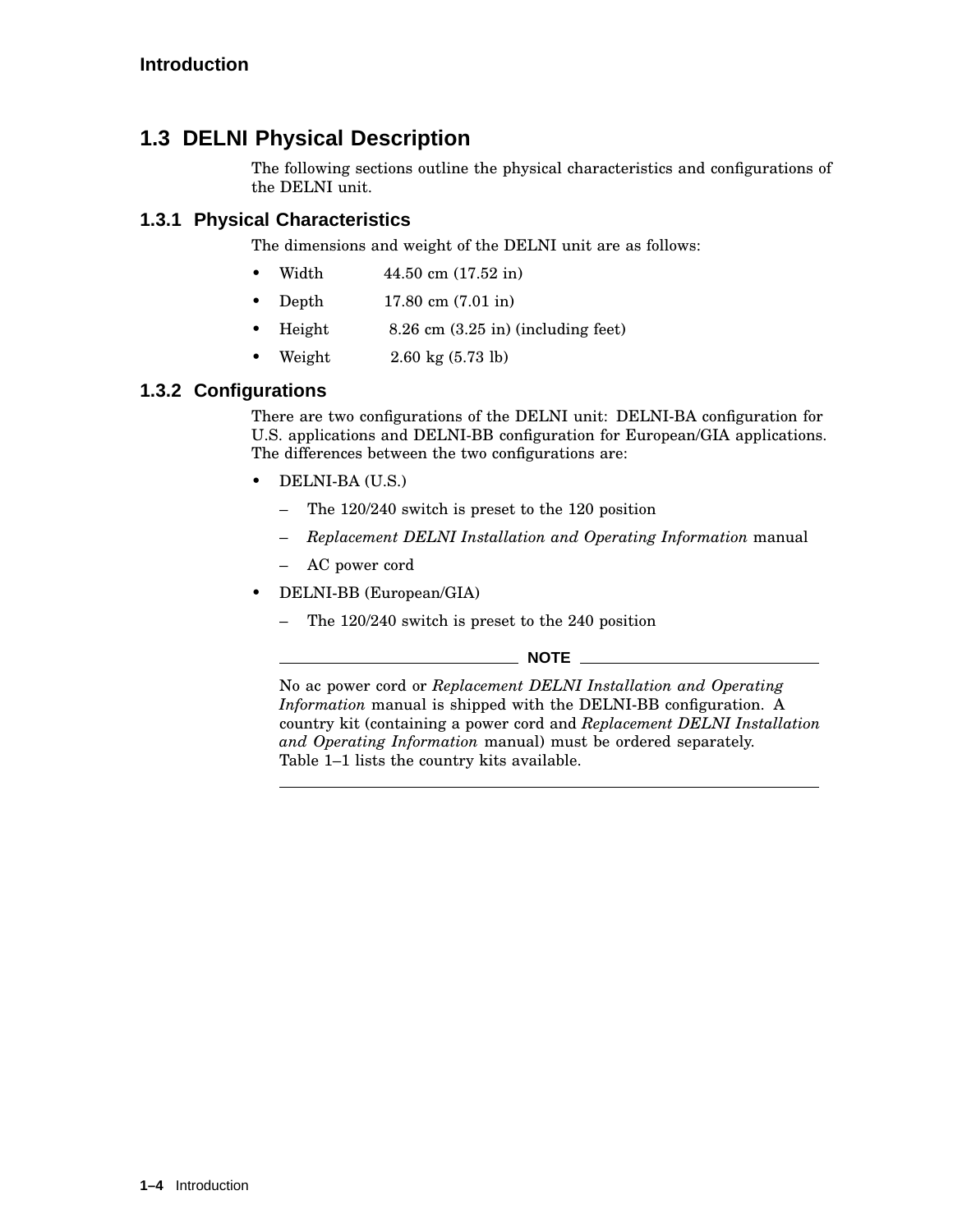## **Introduction**

| <b>Order Designation</b> | <b>Primary Country</b> |
|--------------------------|------------------------|
| <b>DELNK-AB</b>          | Belgium                |
| <b>DELNK-AC</b>          | Canada—France          |
| <b>DELNK-AD</b>          | Denmark                |
| <b>DELNK-AE</b>          | <b>United Kingdom</b>  |
| <b>DELNK-AF</b>          | Finland                |
| <b>DELNK-AG</b>          | Germany                |
| <b>DELNK-AH</b>          | Holland                |
| <b>DELNK-AI</b>          | Italy                  |
| <b>DELNK-AK</b>          | Switzerland-France     |
| <b>DELNK-AL</b>          | Switzerland-Germany    |
| <b>DELNK-AM</b>          | Sweden                 |
| <b>DELNK-AN</b>          | Norway                 |
| <b>DELNK-AP</b>          | France                 |
| <b>DELNK-AQ</b>          | Canada-England         |
| <b>DELNK-AS</b>          | Spain                  |
| <b>DELNK-AZ</b>          | Australia              |

**Table 1–1 DELNI Country Kits**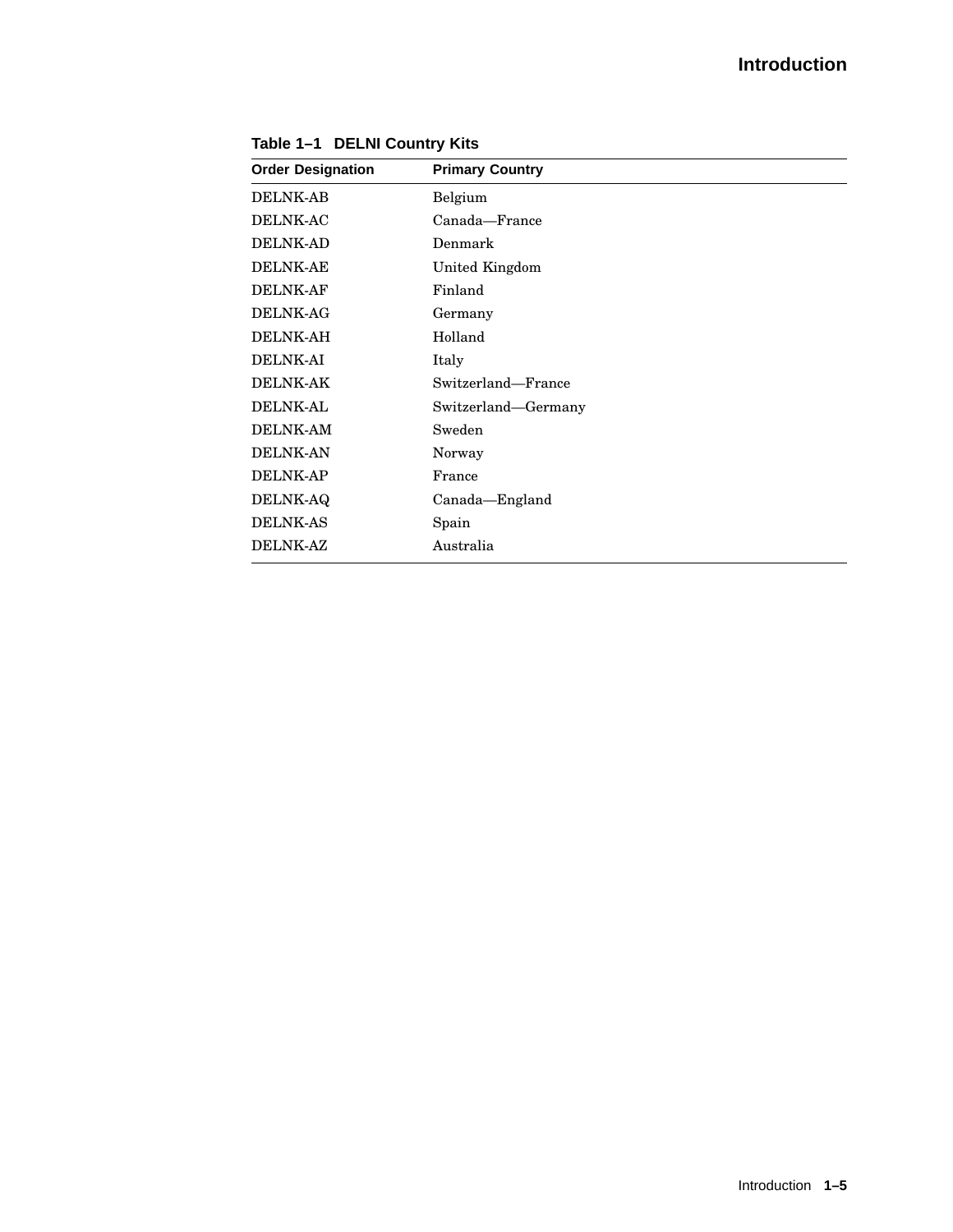## **1.4 DELNI Controls, Indicators, and Circuit Breaker**

The location of the controls, indicators, and circuit breaker for the DELNI unit are shown in Figure 1–2.

#### **Figure 1–2 DELNI Controls and Indicators**



MKV-040000202-35-DGS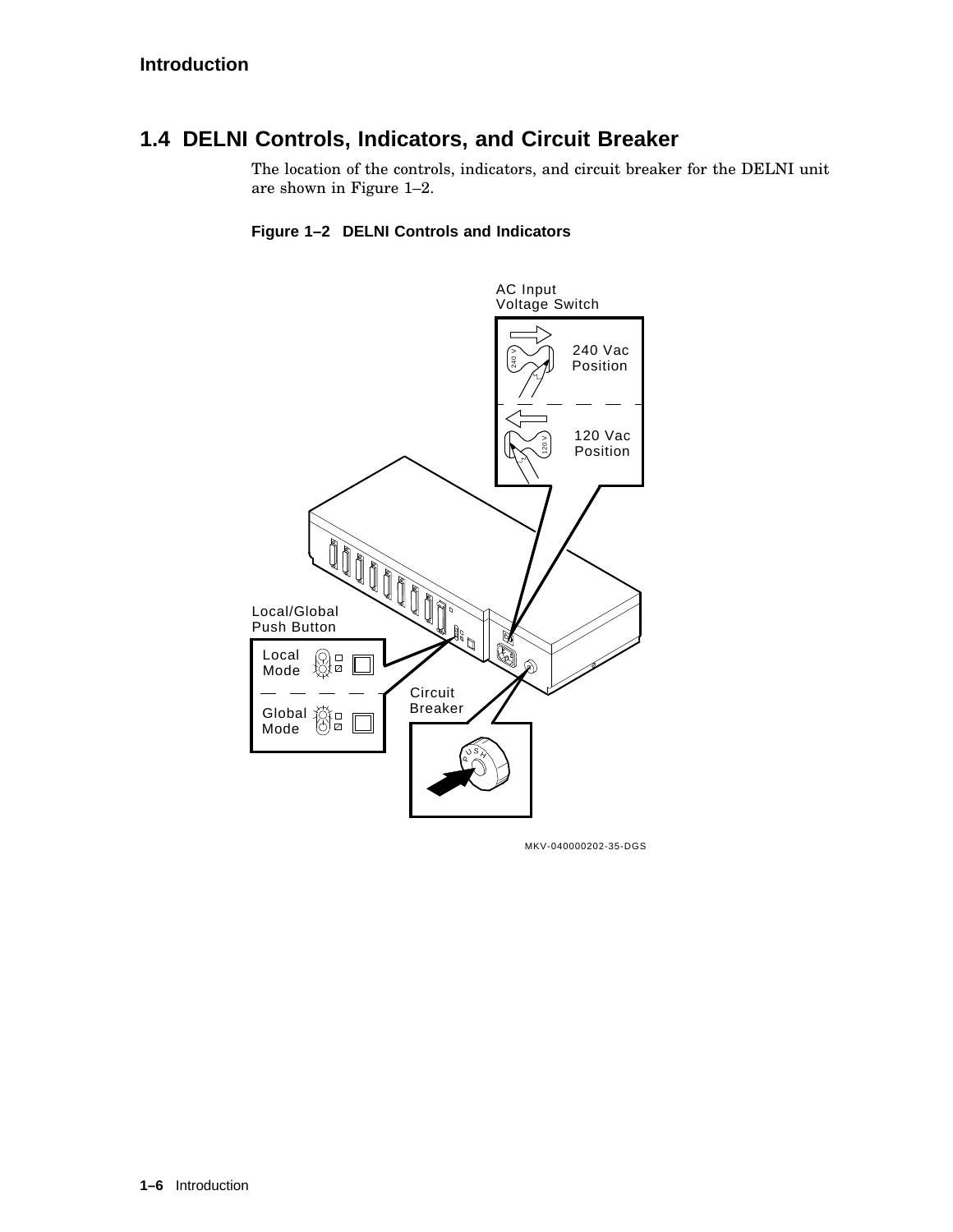#### **1.4.1 Controls and Indicators**

Table 1–2 describes each of the controls and indicators and specifies their function.

**Table 1–2 Controls and Indicators**

| <b>Control/Indicator (Type)</b>     | <b>Function</b>                                                                                                                                                                                                                            |  |
|-------------------------------------|--------------------------------------------------------------------------------------------------------------------------------------------------------------------------------------------------------------------------------------------|--|
| LEDs with push-button control       | <b>DELNI</b> Operating Mode Selector                                                                                                                                                                                                       |  |
| LED lit                             | Selects GLOBAL mode of operation.                                                                                                                                                                                                          |  |
| LED lit                             | Selects LOCAL mode of operation.                                                                                                                                                                                                           |  |
|                                     | Power Supply Indicator                                                                                                                                                                                                                     |  |
|                                     | Either of the Local or Global LEDs being lit<br>indicates that the +5 Vdc internal Vcc power<br>supply is functioning. These LEDs do not<br>reflect the state of the $+12$ Vdc power supply<br>used for the global port transceiver power. |  |
| 120/240 (Two-position slide switch) | AC Input Voltage Switch                                                                                                                                                                                                                    |  |
| 120                                 | Makes DELNI unit compatible with 90 to 128<br>Vac input power source.                                                                                                                                                                      |  |
| 240                                 | Makes DELNI unit compatible with 180 to<br>256 Vac input power source.                                                                                                                                                                     |  |

## **1.4.2 Circuit Breaker**

Both the DELNI-BA and the DELNI-BB are equipped with a 2 A thermal circuit breaker that contains a reset button.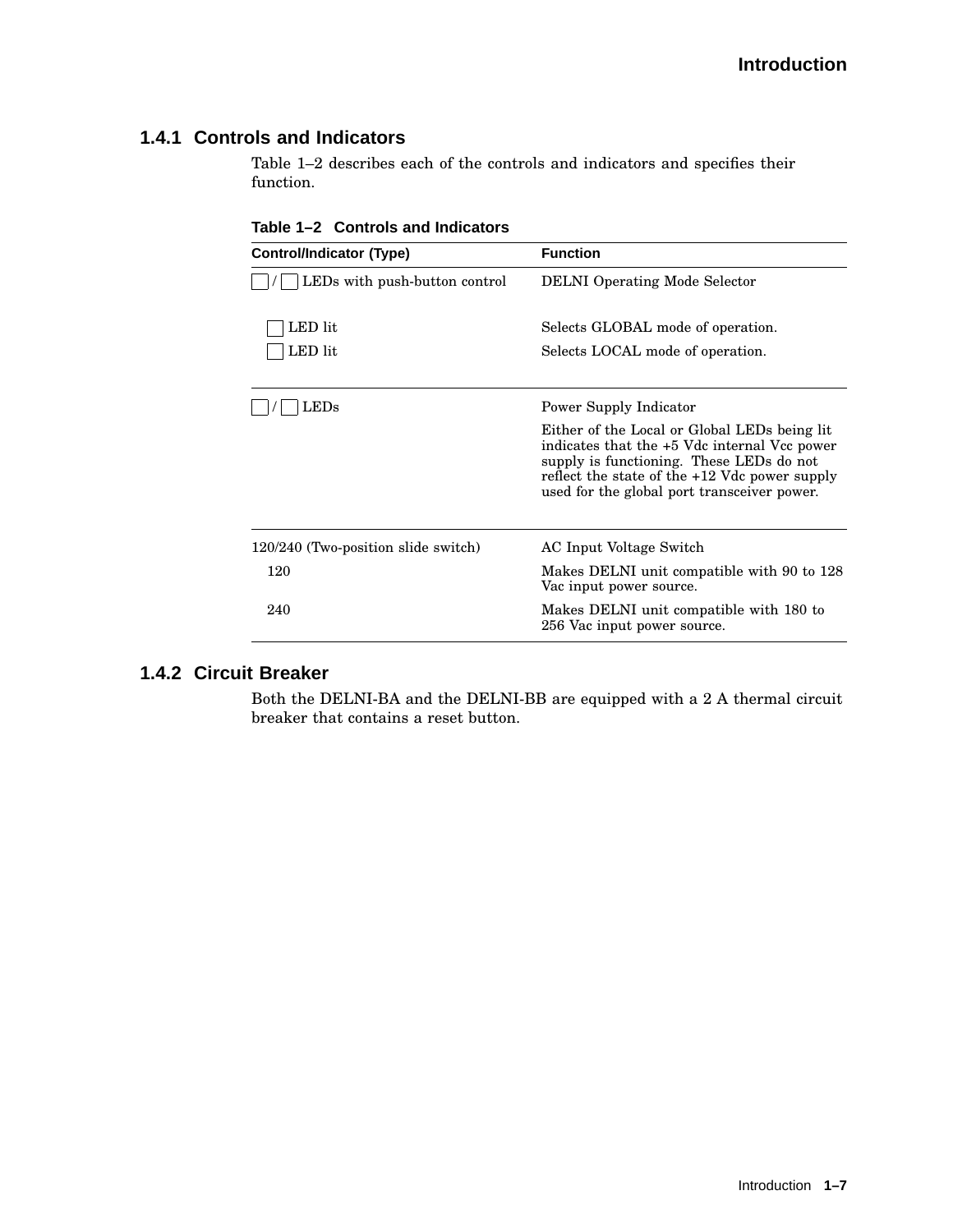## **1.5 DELNI Rackmount**

The DELNI unit may be mounted in a standard 19-inch (48.26-centimeter) rack using the rackmount brackets and hardware that are shipped with the unit.

## **1.6 Related Documentation**

Other documents relative to the DELNI unit and associated Ethernet networks are listed in Table 1–3.

| Title                                                                                      | <b>Order Number</b> | <b>Description</b>                                                                                                                                                                                                                             |
|--------------------------------------------------------------------------------------------|---------------------|------------------------------------------------------------------------------------------------------------------------------------------------------------------------------------------------------------------------------------------------|
| DELNI Field Maintenance Print<br>Set                                                       | MP-01656            | Contains unit assembly<br>drawings, parts listing, and<br>schematic diagrams.                                                                                                                                                                  |
| Replacement DELNI Installation<br>and Operating Information                                | <b>EK-DELNX-IN</b>  | Outlines Ethernet networking<br>configurations that can be<br>developed using the DELNI<br>unit. Also provides tabletop<br>and rackmount installation<br>instructions, troubleshooting<br>information, and a decription of<br>service options. |
| Introduction to Local Area<br>Networks                                                     | EB-22714-18         | Describes the terms, concepts,<br>designs, and strategies related<br>to local area networks.                                                                                                                                                   |
| The Ethernet, A Local Area<br>Network, Data Link Layer and<br>Physical Layer Specification | <b>AA-K759A-TK</b>  | Describes the design constraints<br>and functional requirements<br>for components to be used in<br>the Ethernet environment. Also<br>discusses the protocol to be<br>used for communication on the<br>Ethernet.                                |
| Ethernet Installation Guide                                                                | <b>EK-ETHER-IN</b>  | Two volumes with Volume<br>1 containing detailed site<br>planning information and<br>Volume 2 containing detailed<br>installation instructions.                                                                                                |

**Table 1–3 Related Documentation**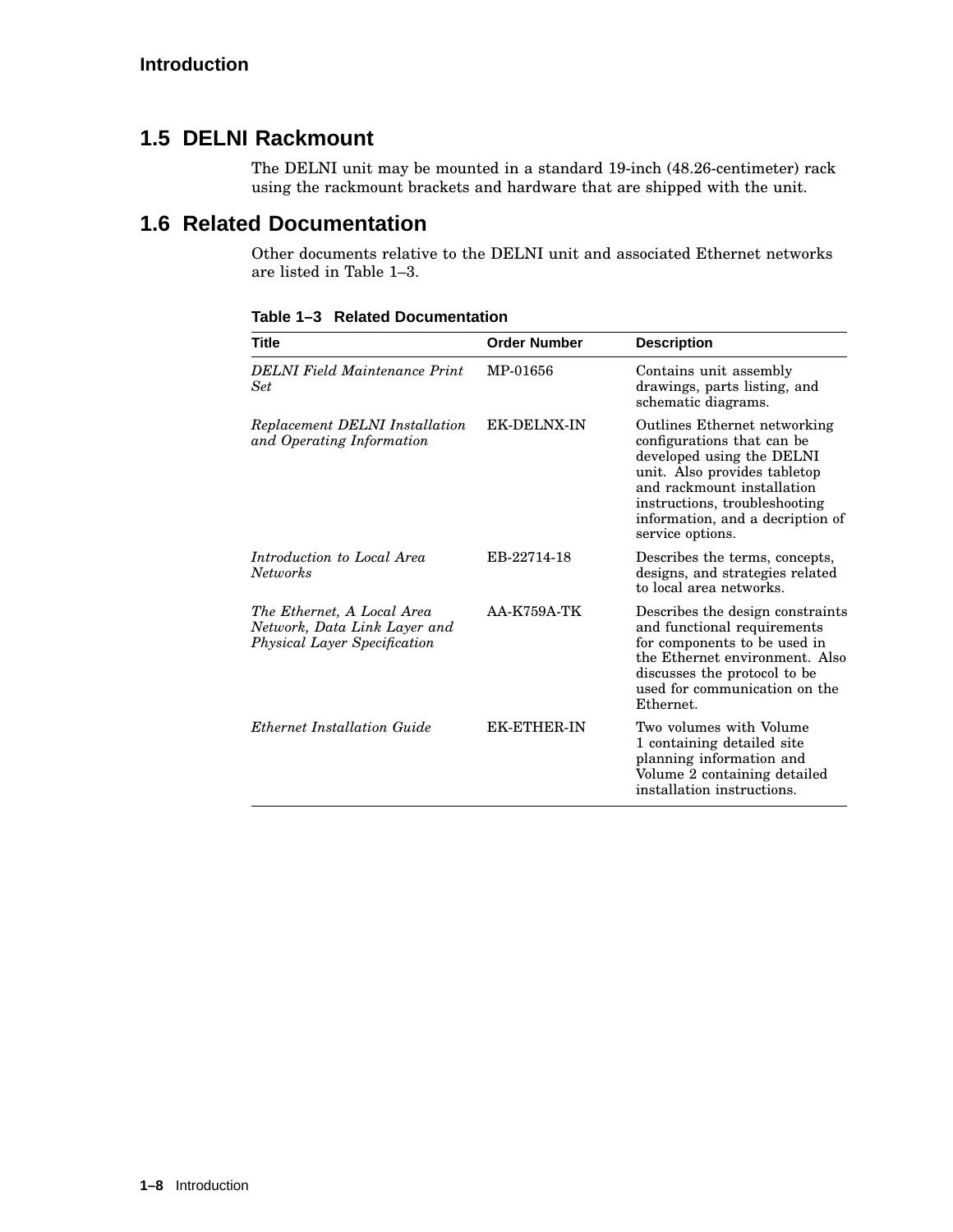# **DELNI Network Configuration Guidelines**

### **2.1 Configuration Guidelines**

Basic configuration guidelines for the three DELNI LAN Ethernet environments (standalone DELNI LAN, two-tier DELNI LAN, and connected DELNI LAN) are outlined in the following sections and in Figure 2–1, Figure 2–2, and Figure 2–3. Restrictions regarding the length of cables that may be used are defined in Section 2.2.

#### **2.1.1 Standalone DELNI LAN**

In a standalone DELNI LAN application (see Figure 2–1), all stations are interconnected by way of a single DELNI unit. All station interfaces to the DELNI unit are through the local connectors and the DELNI unit is operated in the LOCAL mode.

#### **2.1.2 Two-Tier DELNI LAN**

In a two-tier DELNI LAN application (see Figure 2–2), there may be as many as nine DELNI units with one DELNI unit operating in the LOCAL mode and up to eight DELNI units operating in the GLOBAL mode. The interfaces between stations and DELNI units of a typical two-tier DELNI LAN are as follows:

- All station interfaces to the DELNI units are through the local connectors.
- The global connector of each DELNI unit operating in the GLOBAL mode is connected to the local connector of the DELNI unit operating in the LOCAL mode.

#### **2.1.3 Connected DELNI LAN**

In a connected DELNI LAN application (see Figure 2–3), the stations are connected to the local connectors of a single DELNI unit operating in the GLOBAL mode. The global connector of the DELNI unit is connected to an Ethernet transceiver.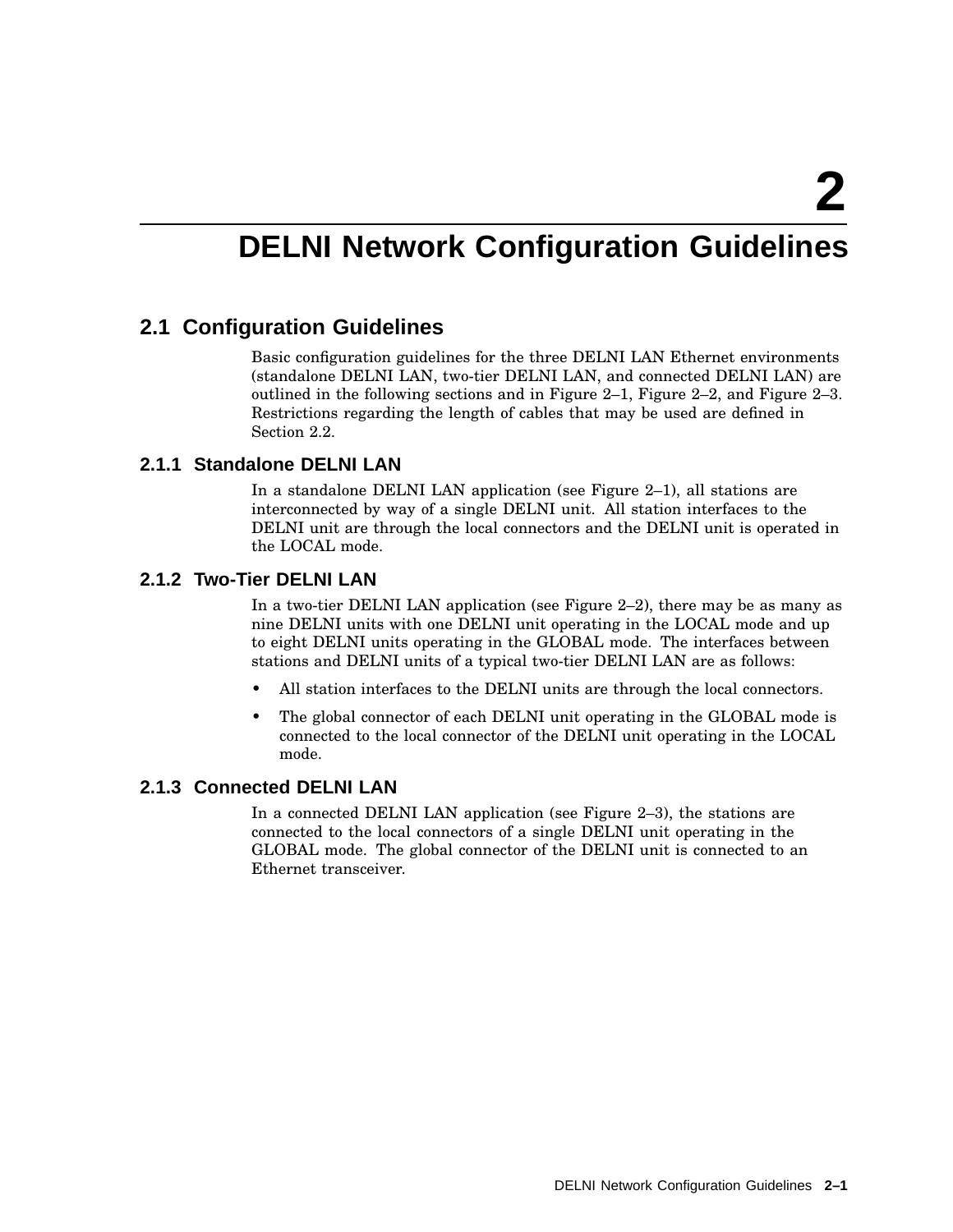## **2.2 Configuration Limitations**

The primary configuration limitations are due to the maximum length of transceiver cable that can be used to interconnect the stations and DELNI units. The maximum length of transceiver cable that may be used is dependent on the following parameters:

- Type of transceiver cable used
- Type of Ethernet communications controller installed in the station
- DELNI LAN configuration

Figure 2–1, Figure 2–2, and Figure 2–3 outline the maximum cable lengths for the three DELNI LAN configurations. Each figure shows the restrictions associated with several types of Ethernet communications controllers and for two types of transceiver cables.

## **2.3 Transceiver Cable Types**

Two types of transceiver cables are as follows:

- BNE3X-XX—Transceiver cable
- BNE4X-XX—Office transceiver cable

These cables have different electrical signal attenuation characteristics. The cable length restrictions called out in Figure 2–1, Figure 2–2, and Figure 2–3 assume that only one type of cable is used in each cabling run (that is, the attenuation characteristics are constant). If the two cable types are connected to create a cabling run, the maximum cable length allowable may be calculated using the following relationship.

The attenuation of a 2 meter length of BNE4X-XX cable is equivalent to the attenuation of an 8 meter length of BNE3X-XX cable.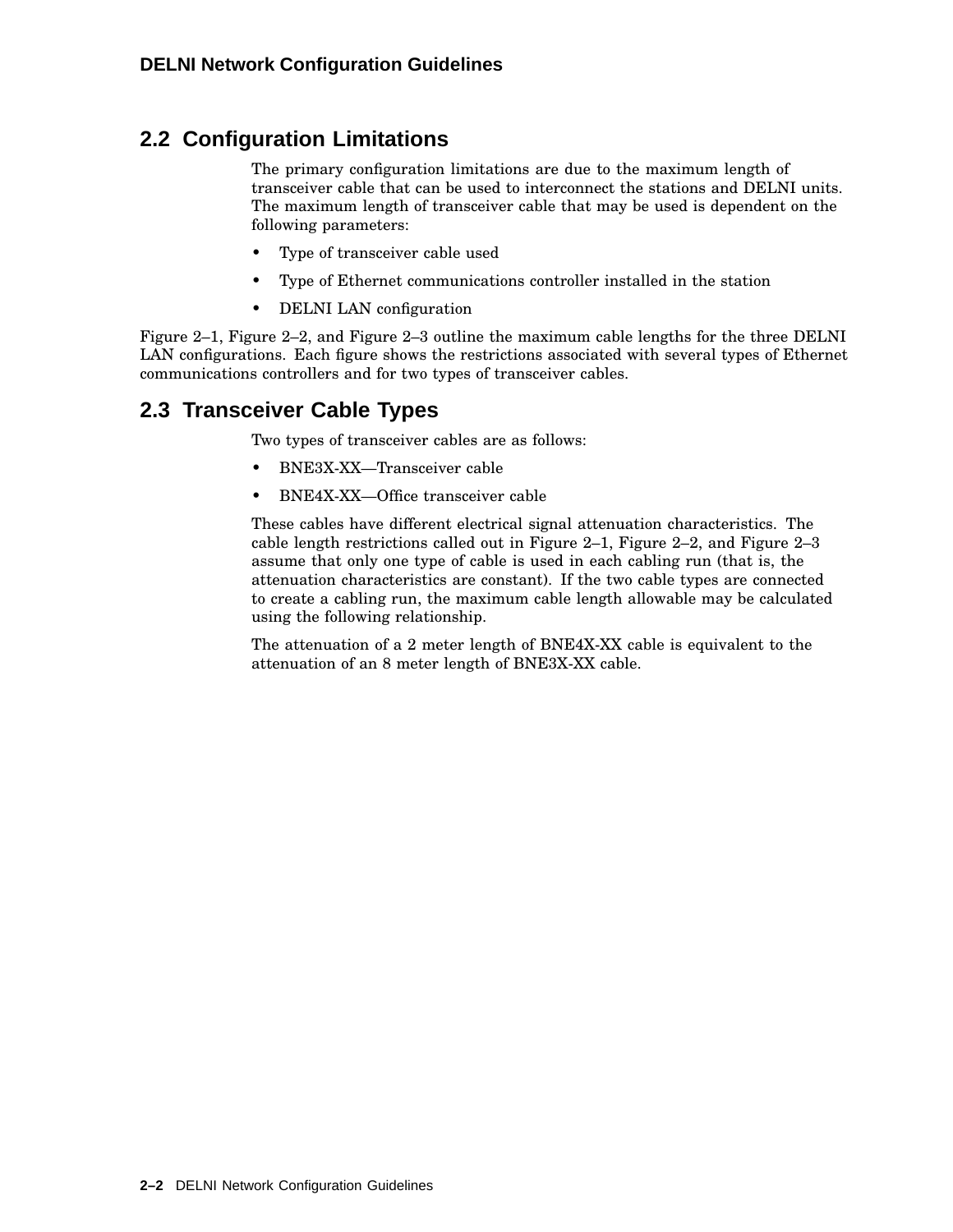

#### **Figure 2–1 Configuration Guidelines and Limitations: Standalone DELNI LAN**

MKV−040000202−28−RAGS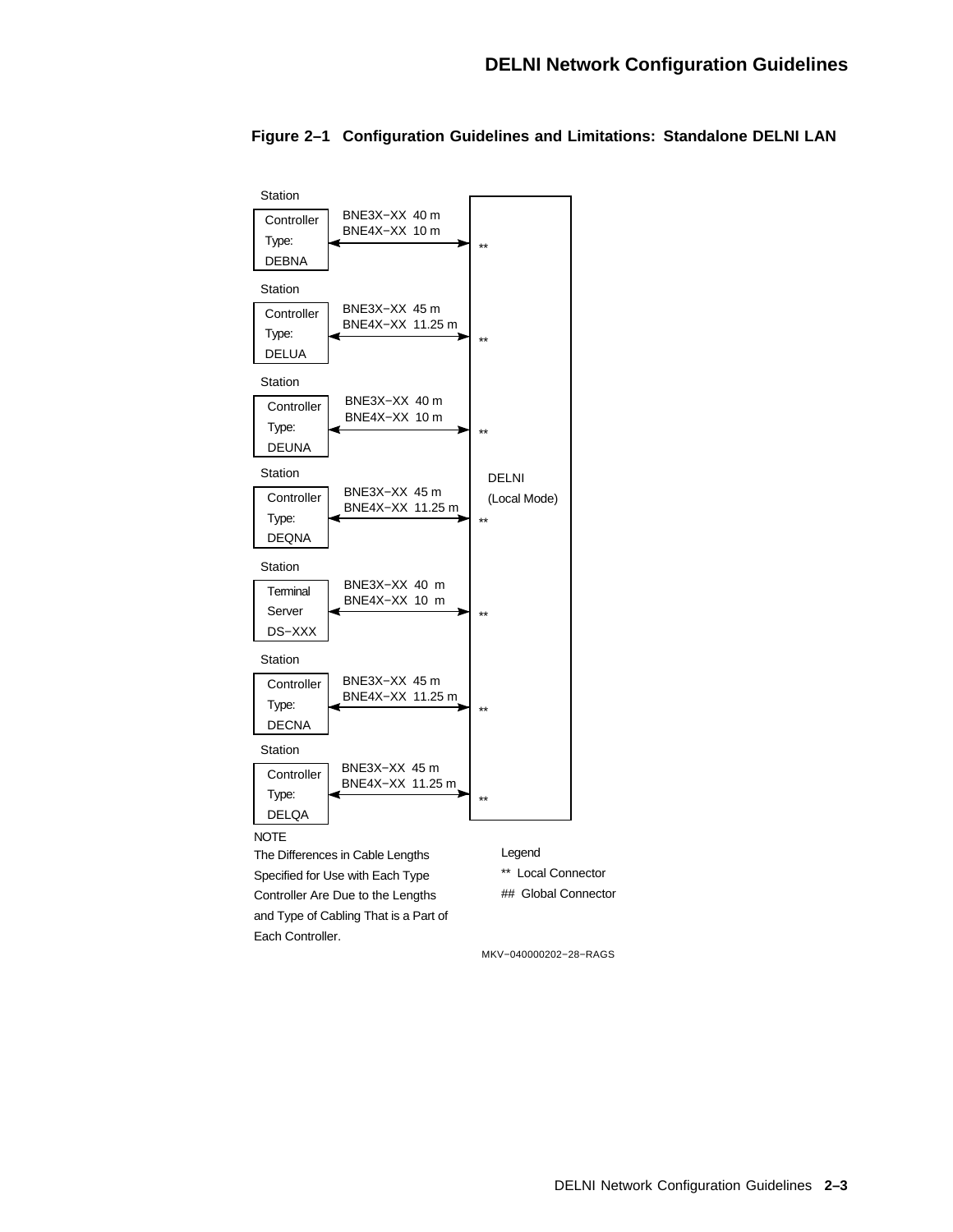

#### **Figure 2–2 Configuration Guidelines and Limitations: Two-Tier DELNI LAN**

MKV−040000202−29−RAGS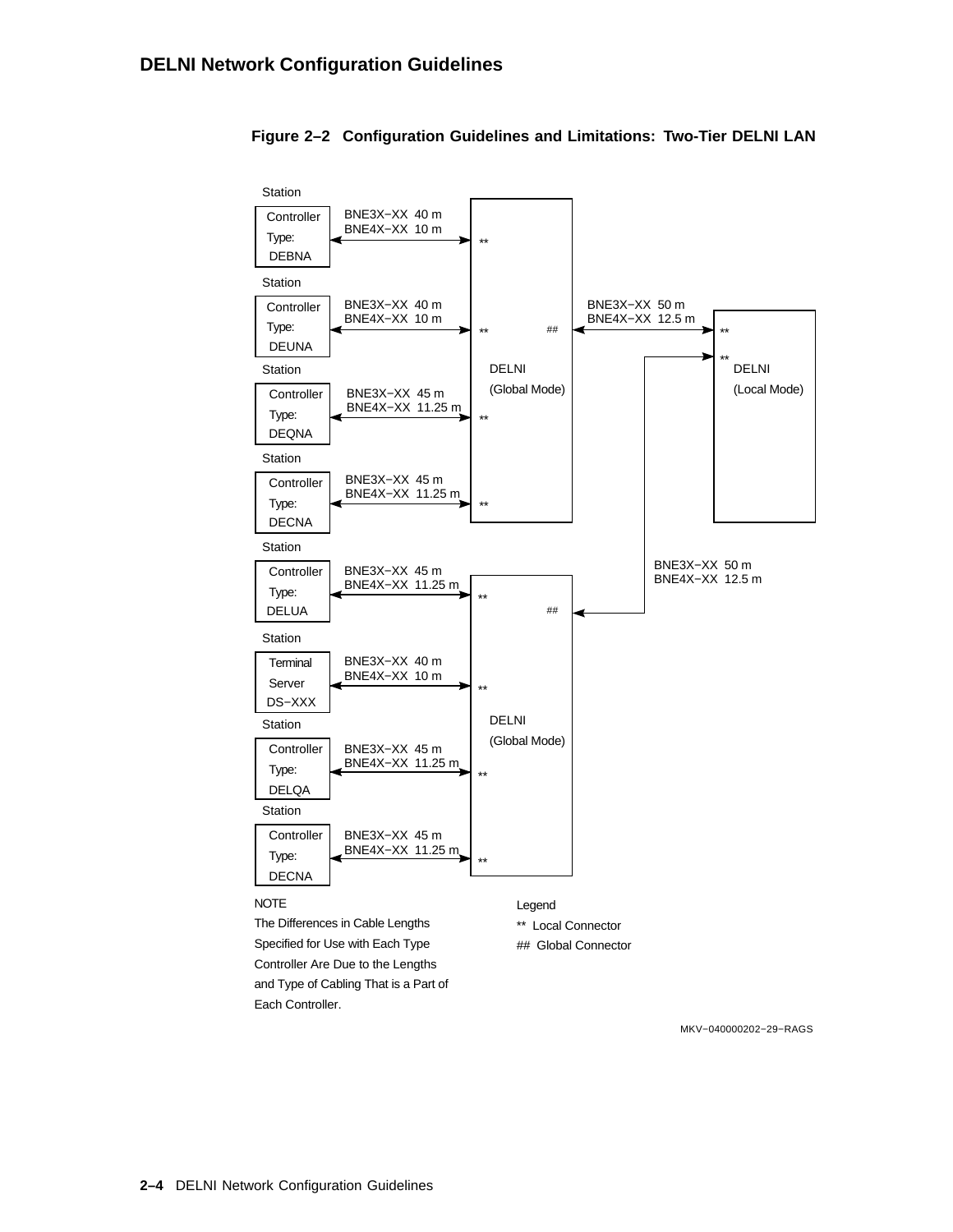

#### **Figure 2–3 Configuration Guidelines and Limitations: Connected DELNI LAN**

NOTE

The Lengths Specified Under "Length A" Are the Total Cable Lengths (Length A Plus Length B) Allowable Between the Controller and the Ethernet Transceiver.

The Differences in Cable Lengths Specified for Use with Each Type Controller Are Due to the Lengths and Type of Cabling That is a Part of Each Controller.

The Cable Segment Labeled "Length B" May Be Made Up of Transceiver Cables Joined in an Etherjack Connection Box.

MKV−040000202−30−RAGS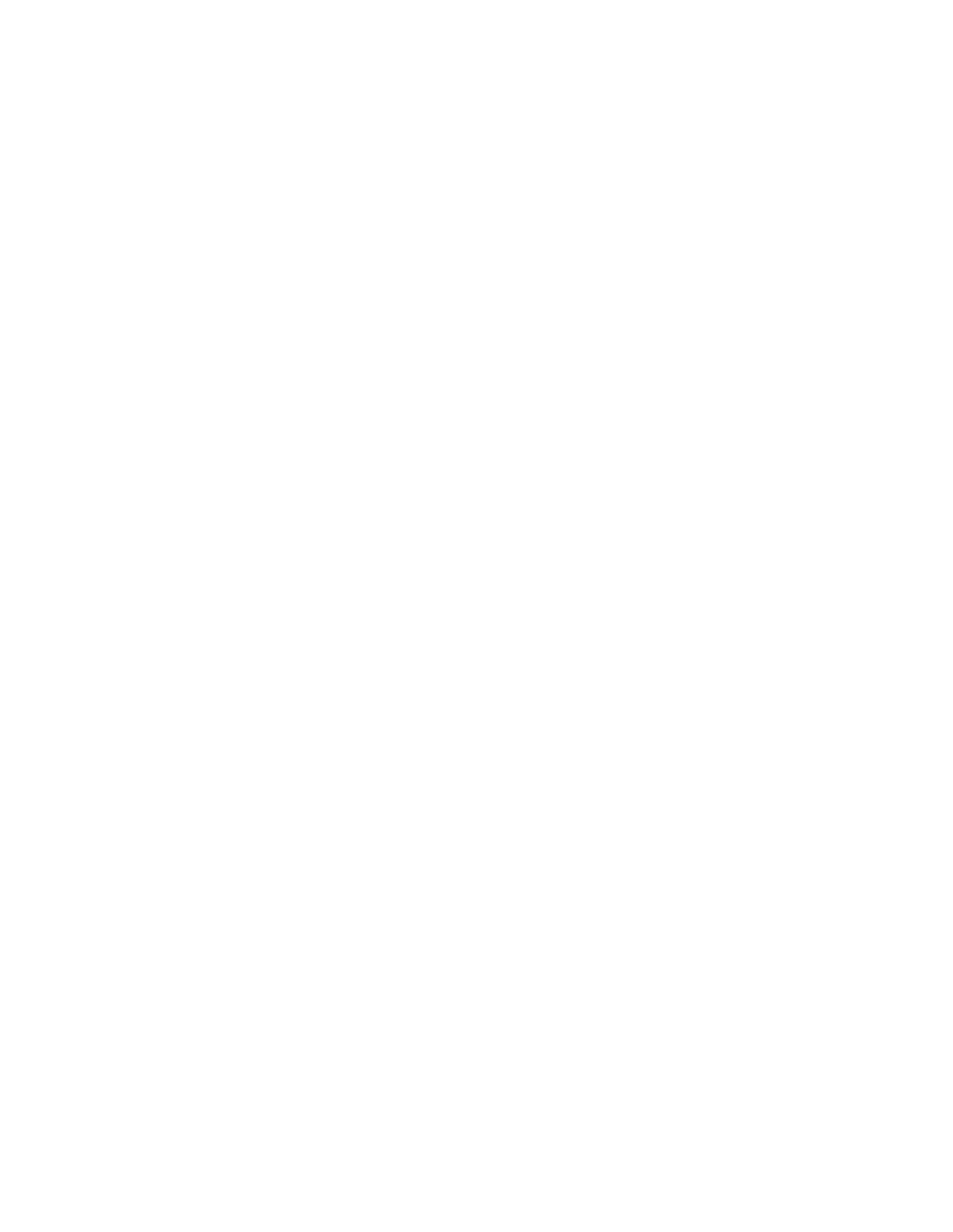# **DELNI Interfaces, Input/Output Signal Flow, and Specifications**

## **3.1 Communication Interfaces**

The DELNI communication interfaces are accessed through the following connectors:

- Eight (8) local connectors
- One (1) global connector

#### **3.1.1 Local Connector Interfaces**

The eight local connectors are *physically* isolated from the DELNI safety earth /logic reference ground. The backshell of each of these connectors is *electrically* connected to the DELNI safety earth/logic reference ground through capacitors to maintain electrical isolation. The electrical isolation characteristics are:

- Impedance (connector backshell to safety earth/logic reference ground) 3 MHz to 30 MHz
	- $-$  10  $\Omega$  maximum
	- $-$  0.5  $\Omega$  minimum
- Isolation at 60 Hz
	- $-$  280 k $\Omega$  typical
	- $-$  250 k $\Omega$  minimum
- Breakdown voltage at 60 Hz
	- $-270$  V rms

Each of the eight local connectors provide the signal line interfaces listed in Table 3–1.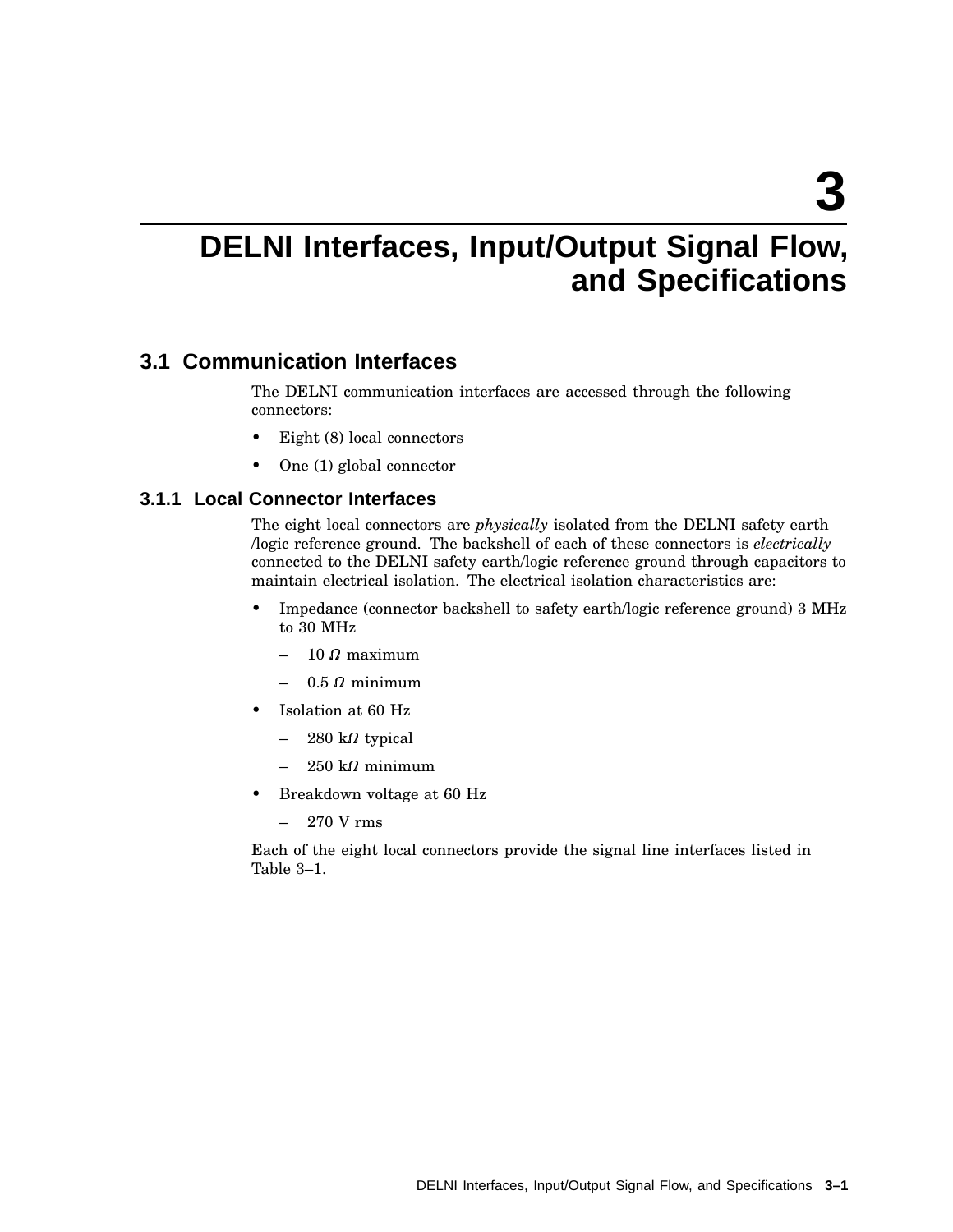## **DELNI Interfaces, Input/Output Signal Flow, and Specifications**

| Local<br><b>Connector</b><br>Pin | <b>Interface Signal Designation</b>       |  |
|----------------------------------|-------------------------------------------|--|
|                                  |                                           |  |
| 1                                | No Connection                             |  |
| $\overline{2}$                   | CHn COLLISION PRESENCE $(+)$ <sup>1</sup> |  |
| 3                                | CHn TRANSMIT $(+)$ <sup>2</sup>           |  |
| $\overline{4}$                   | Reserved                                  |  |
| 5                                | CHn RECEIVE $(+)$ <sup>1</sup>            |  |
| 6                                | POWER (RTN) <sup>3</sup>                  |  |
| $\overline{7}$                   | Reserved                                  |  |
| 8                                | Reserved                                  |  |
| 9                                | CHn COLLISION PRESENCE $(-)^1$            |  |
| 10                               | CHn TRANSMIT $(-)$ <sup>2</sup>           |  |
| 11                               | Reserved                                  |  |
| 12                               | CHn RECEIVE $(-)$ <sup>1</sup>            |  |
| 13                               | POWER $(+)$ <sup>3</sup>                  |  |
| 14                               | Reserved                                  |  |
| 15                               | Reserved                                  |  |

**Table 3–1 Local Connector Signal Line Interfaces**

Denotes output signals.

 $^2\mbox{Denotes}$  input signals.

 ${\rm ^3POWER}$  input not used at DELNI unit (no internal connection).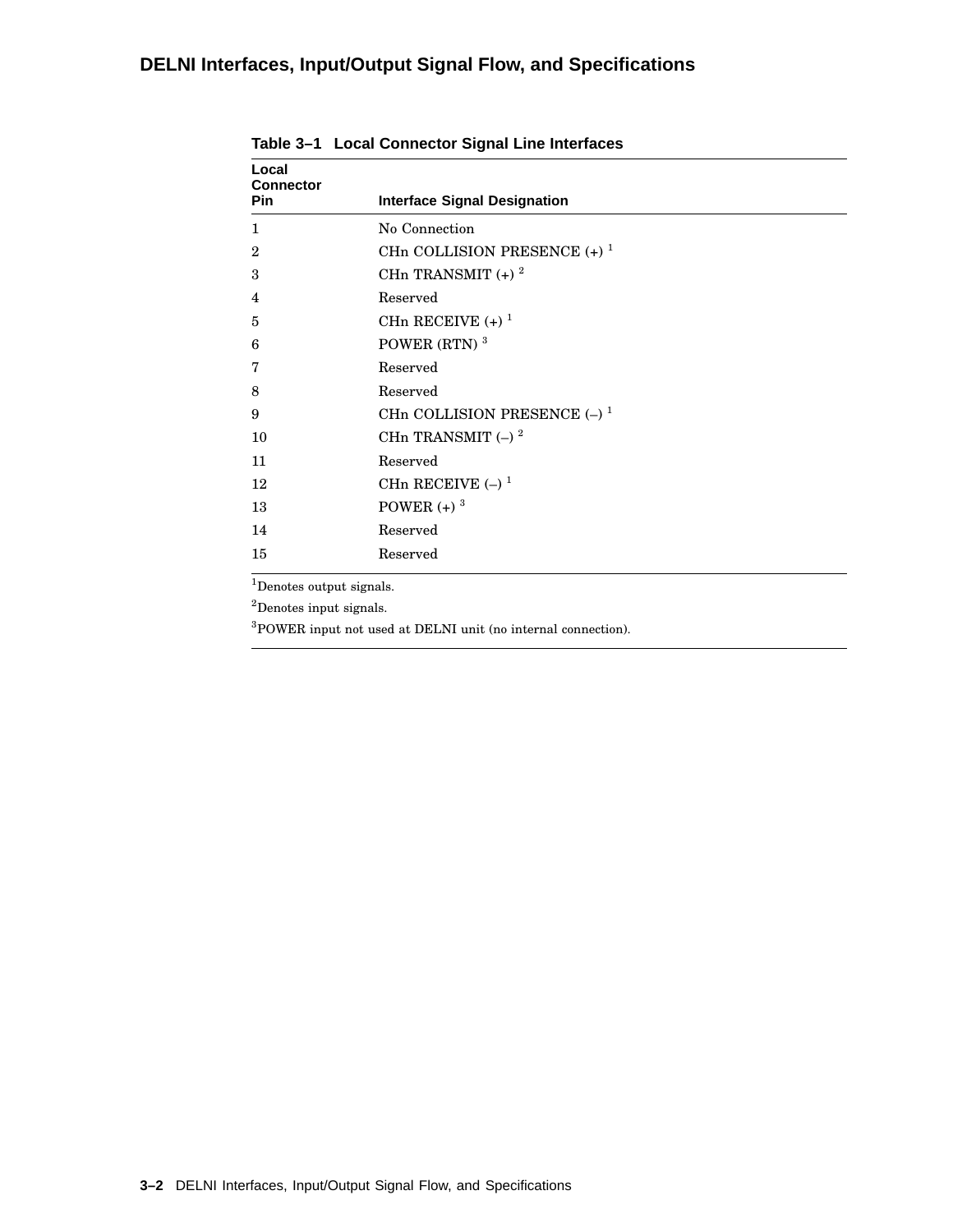#### **3.1.2 Global Connector Interfaces**

The global connector is physically and electrically connected directly to the DELNI safety earth/logic reference ground by the metal shell of the connector. The electrical characteristics of this connection are:

- Resistive at dc  $0.10 \Omega$  maximum
- Inductive at 10 MHz 50 nH

The global connector provides the signal line interfaces listed in Table 3–2.

| <b>Interface Signal Designation</b>        |
|--------------------------------------------|
| No Connection                              |
| XCVR COLLISION PRESENCE $(+)$ <sup>2</sup> |
| XCVR TRANSMIT $(+)$ <sup>1</sup>           |
| Reserved                                   |
| XCVR RECEIVE $(+)$ <sup>2</sup>            |
| XCVR POWER (RTN) $1$                       |
| Reserved                                   |
| Reserved                                   |
| XCVR COLLISION PRESENCE $(-)^2$            |
| XCVR TRANSMIT $(-)$ <sup>1</sup>           |
| Reserved                                   |
| XCVR RECEIVE $(-)^2$                       |
| XCVR POWER $(+)$ <sup>1</sup>              |
| Reserved                                   |
| Reserved                                   |
|                                            |

**Table 3–2 Global Connector Signal Line Interfaces**

<sup>1</sup>Denotes output signals.

<sup>2</sup>Denotes input signals.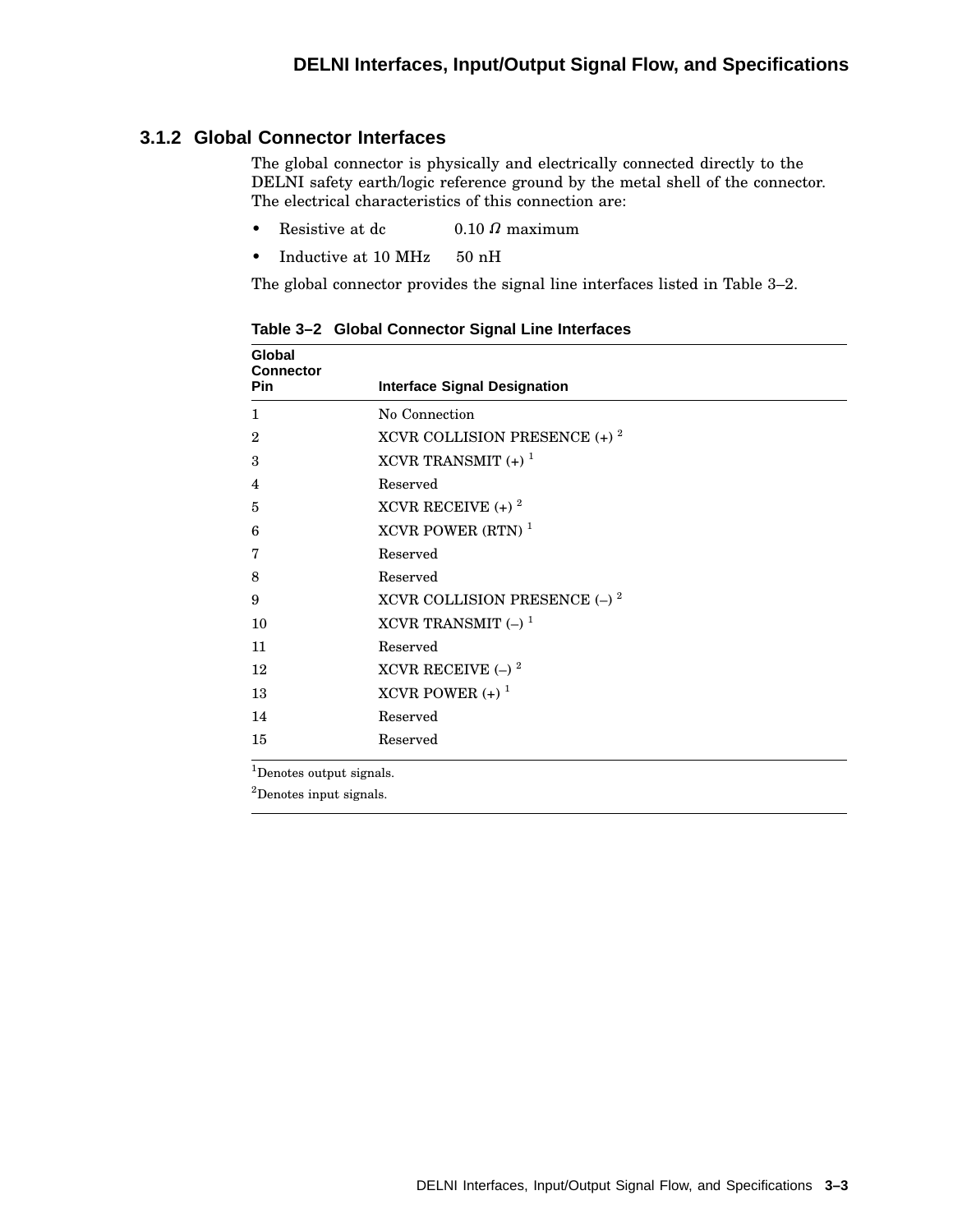## **3.2 Input/Output Signal Flow and Timing Relationships**

The following sections describe the signal flow and timing relationships when in LOCAL mode and in GLOBAL mode.

#### **3.2.1 LOCAL Mode Signal Flow and Timing Relationships**

In the LOCAL mode of operation, the signal asserted on a CHn TRANSMIT pair is routed to each of the CHn RECEIVE pairs (Figure 3–1).

Following termination of the signal asserted on the CHn TRANSMIT pair, a heartbeat signal is asserted on all CHn COLLISION PRESENCE pairs (Figure 3–2).

The time delay between the assertion of the CHn TRANSMIT pair signal and the assertion of the CHn RECEIVE pairs signal is due to the DELNI squelch circuit characteristics. The time delay between the data content of the CHn TRANSMIT pair signal and the data content of the CHn RECEIVE pair signals is due to steady-state propagation delay through the DELNI unit.

The CHn COLLISION PRESENCE pairs of the DELNI unit are asserted during the following two conditions:

- 1. After the end of each transmission interval (heartbeat signaling)
- 2. During a transmission interval in which two or more CHn TRANSMIT pairs are being asserted simultaneously (collision condition)

For heartbeat signaling, a short duration 10 MHz signal is asserted on all CHn COLLISION PRESENCE pairs shortly after the end of packet transmission.

For collision condition signaling, a 10 MHz signal is asserted on all CHn COLLISION PRESENCE pairs until the conflicting CHn TRANSMIT pairs are deasserted. Therefore, no time duration is specified in Figure 3–2 for the collision signaling condition. (The link level protocol specifies times of 320 ns minimum and 480 ns maximum.)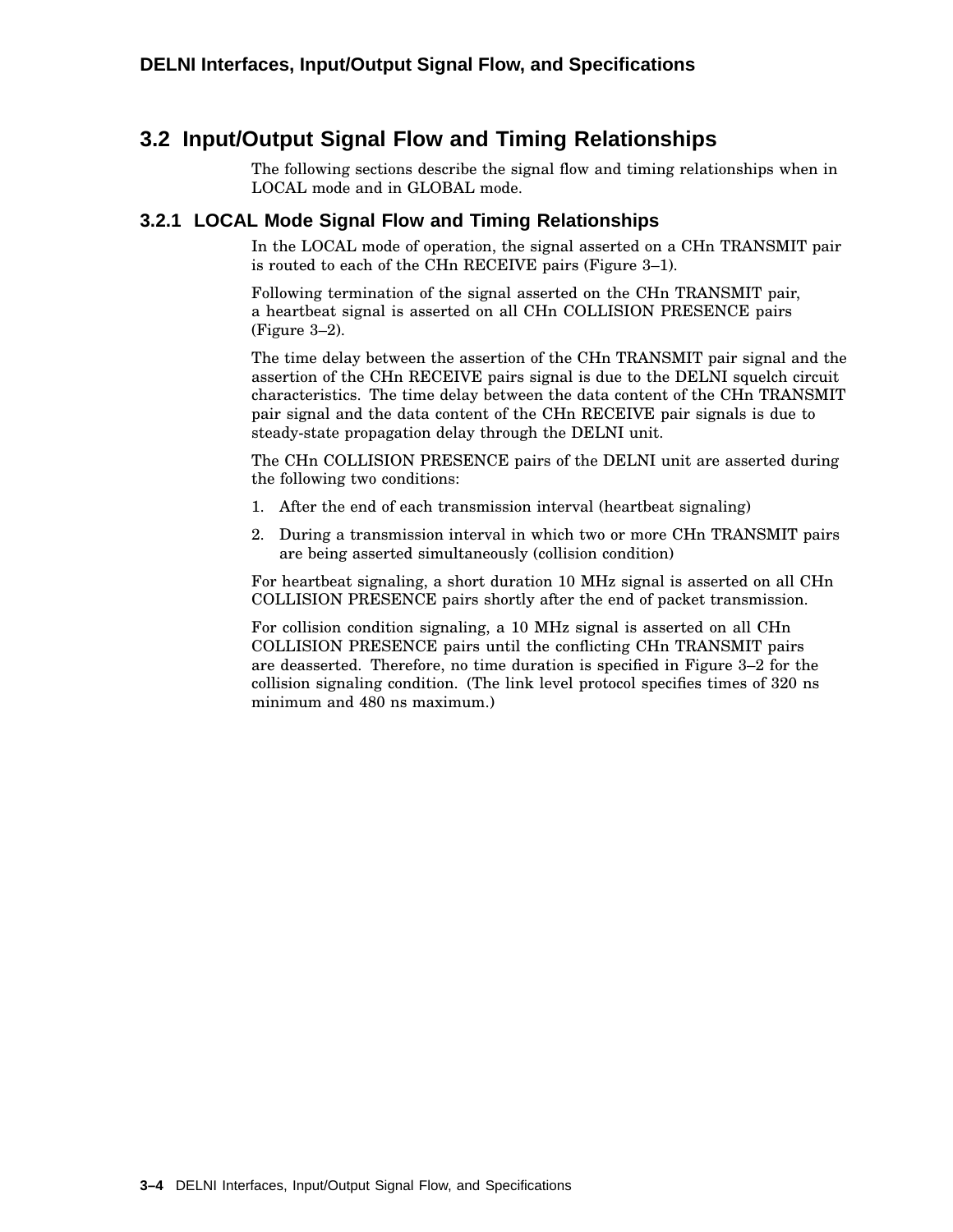

**Figure 3–1 LOCAL Mode Signal Flow Diagram**

MKV−040000202−31−RAGS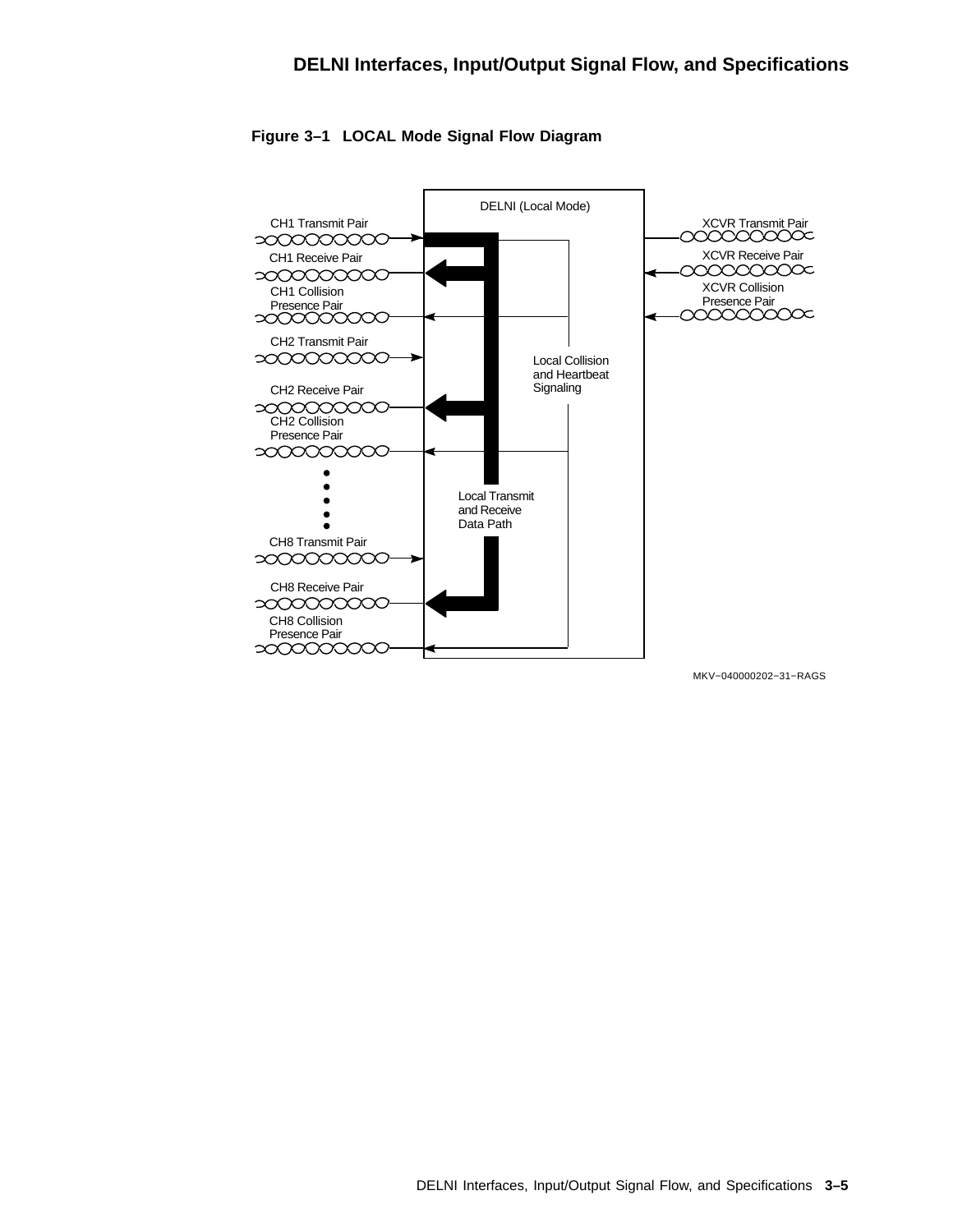



#### **3.2.2 GLOBAL Mode Signal Flow and Timing Relationships**

In the GLOBAL mode of operation, the signal asserted on a CHn TRANSMIT pair is routed to the XCVR TRANSMIT pair (Figure 3–3).

The time delay between the assertion of the CHn TRANSMIT pair signal and the assertion of the XCVR TRANSMIT pair signal is due to the DELNI squelch circuit characteristics (Figure 3–4). The time delay between the data content of the CHn TRANSMIT pair signal and the data content of the XCVR TRANSMIT pair signal is due to steady-state propagation delay through the DELNI unit.

The signal being asserted on the XCVR TRANSMIT pair is routed back to the XCVR RECEIVE pair by the global network device (MAU).

The time delay between the assertion of the XCVR TRANSMIT pair signal and the assertion of the XCVR RECEIVE pair signal is due to the DELNI squelch circuit characteristics, and the functioning of the global network device. Therefore, only the maximum allowable delay is specified in Figure 3–4.

The global network device detects all global network transmissions and sends the detected data to the XCVR RECEIVE pair of the DELNI unit.

The DELNI unit detects the signals asserted on the XCVR RECEIVE pair and routes the signals to all CHn RECEIVE pairs.

The time delay between the assertion of the XCVR RECEIVE pair signal and the assertion of the CHn RECEIVE pairs signal is due to the DELNI squelch circuit characteristics. The time delay between the data content of the XCVR RECEIVE pair signal and the data content of the CHn RECEIVE pairs signal is due to the steady-state propagation delay through the DELNI unit.

For global heartbeat and collision signaling, the global network device asserts the XCVR COLLISION PRESENCE pair.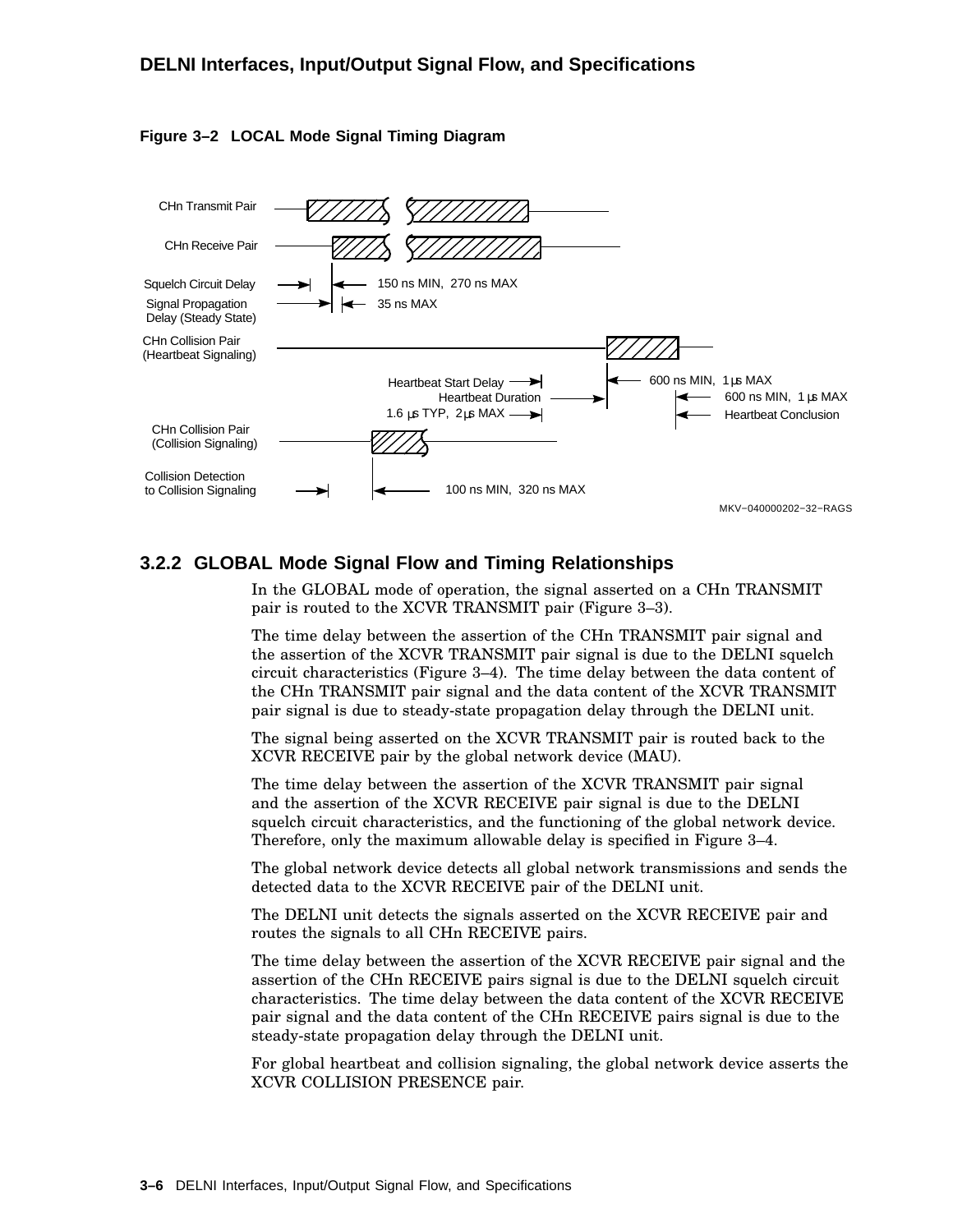#### **DELNI Interfaces, Input/Output Signal Flow, and Specifications**

The DELNI unit responds to a signal asserted on the XCVR COLLISION PRESENCE pair by generating and asserting a 10 MHz signal on all CHn COLLISION PRESENCE pairs.

The time delay between the assertion of the XCVR COLLISION PRESENCE pair signal and the assertion of the CHn COLLISION PRESENCE pairs signal is due to the DELNI squelch circuit characteristics.

The DELNI unit also responds to local collision conditions during the GLOBAL mode of operation.

When a local collision condition is detected, the DELNI unit interrupts the normal data path to the XCVR TRANSMIT pair and asserts a 5 MHz signal on the XCVR TRANSMIT pair. This ensures that a signal that meets Ethernet requirements is asserted on the XCVR TRANSMIT pair. The 5 MHz signal remains asserted until the conflicting CHn TRANSMIT pairs are deasserted.

For local collision condition signaling, the DELNI unit generates and asserts a 10 MHz signal on all CHn COLLISION PRESENCE pairs. Local collision signaling starts when the signal transmitted on the XCVR TRANSMIT pair has been looped back to the XCVR RECEIVE pair by the global network device, and the received signal has been detected by the DELNI unit. The 10 MHz signal sent on the CHn COLLISION PRESENCE pairs remains asserted until the conflicting CHn TRANSMIT pairs are deasserted. Therefore, only the maximum time interval between local collision detection and the start of local collision condition signaling is specified in Figure 3–4.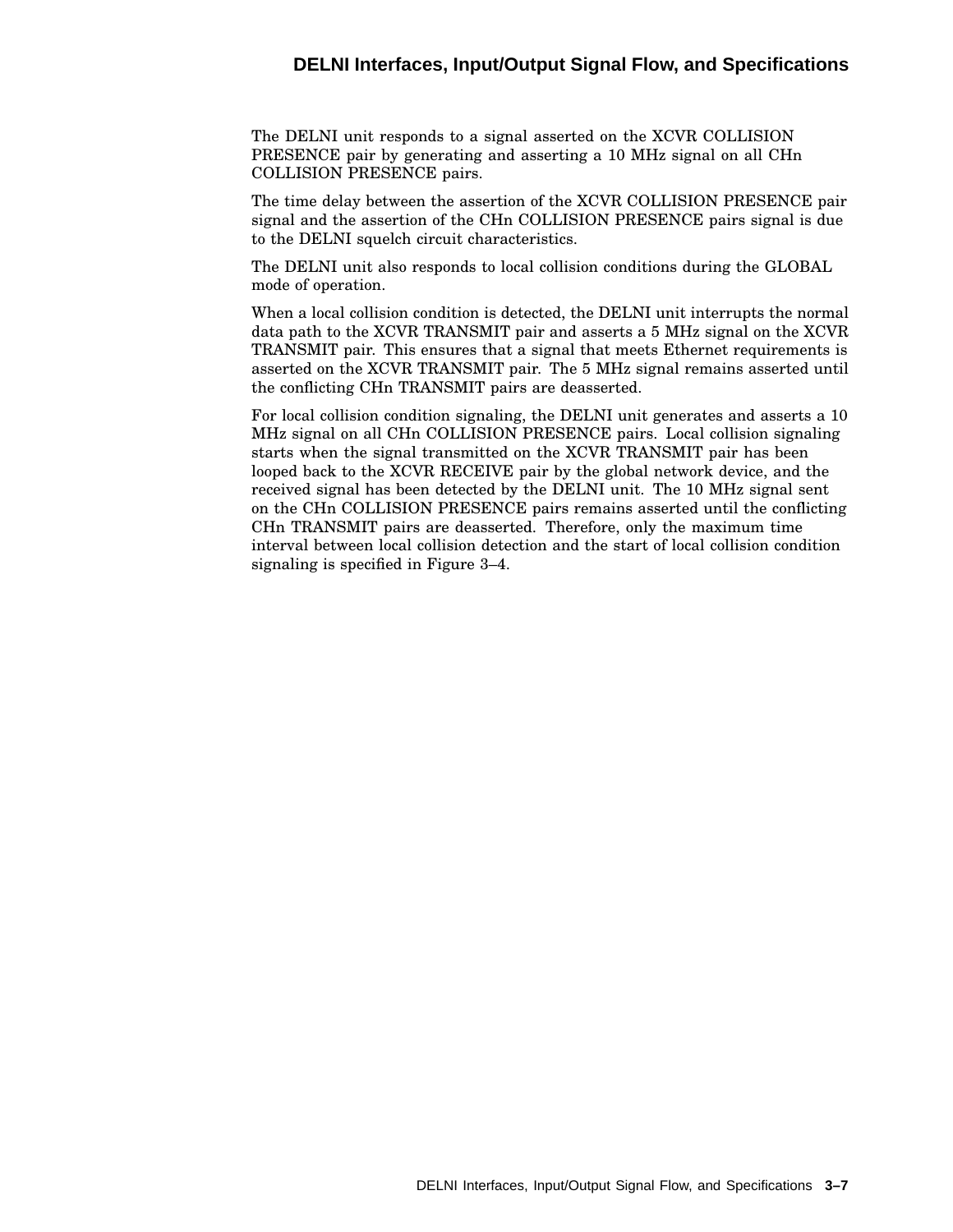

**Figure 3–3 GLOBAL Mode Signal Flow Diagram**

MKV−040000202−33−RAGS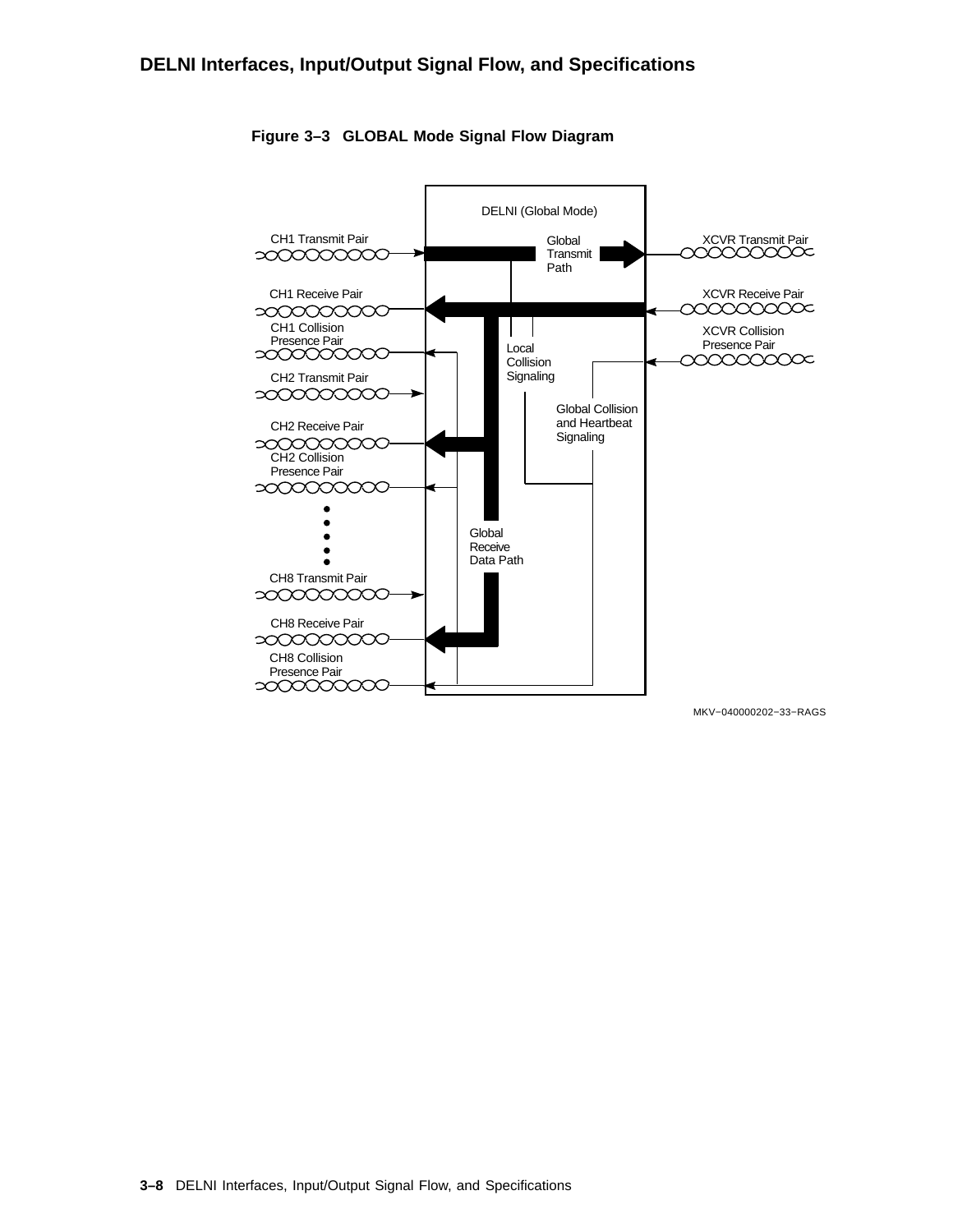



2 In a Connected DELNI LAN Environment the Delay is 930 ns MAX.

3 In a Connected DELNI LAN Environment, Which Interfaces to a Broadband Network, the Delay is 19.6 us MAX.

MKV−040000202−34−RAGS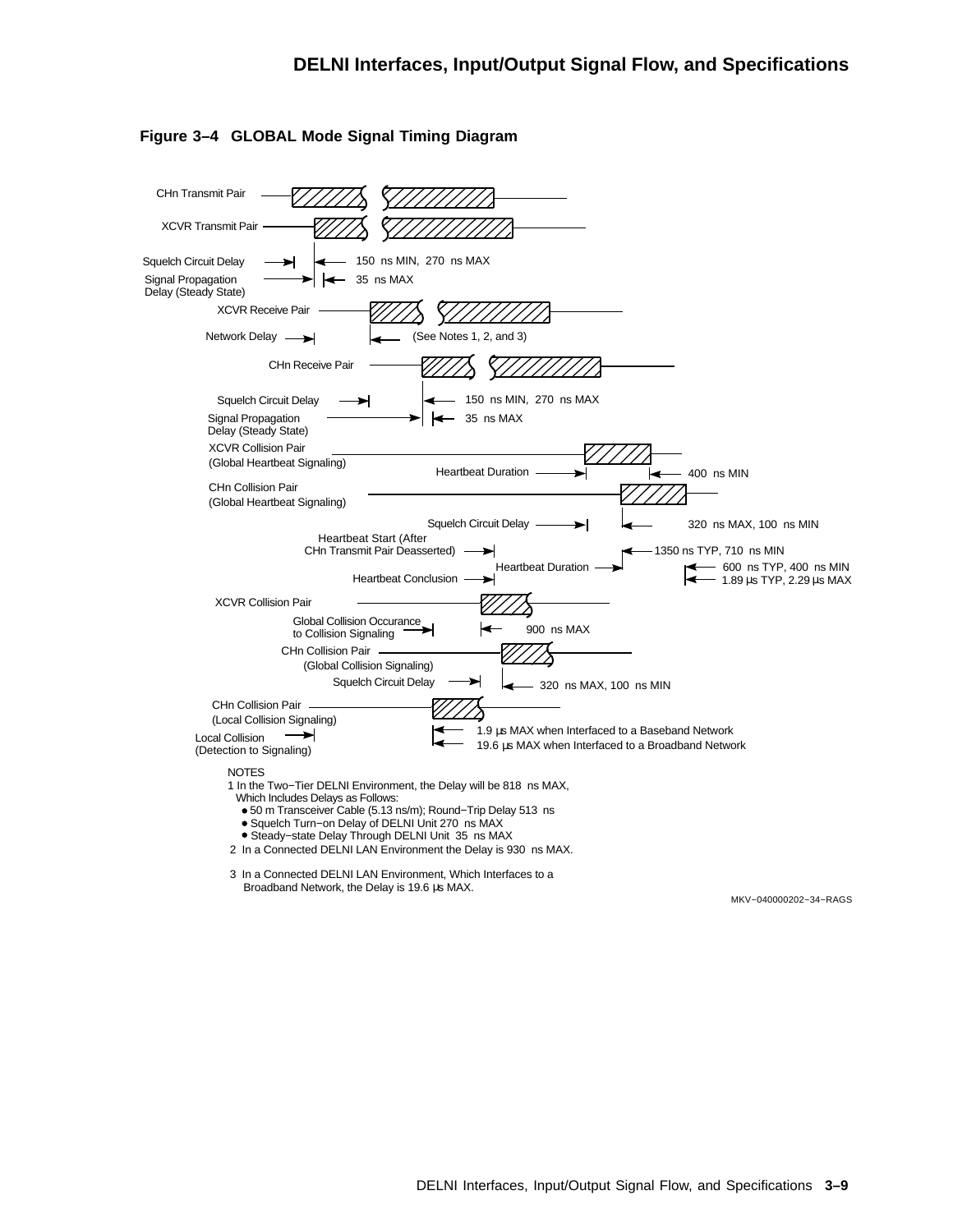## **3.3 Input/Output Circuit and Signal Characteristics**

## **3.3.1 CHn TRANSMIT Pair Circuit Characteristics**

The CHn TRANSMIT pair is transformer-coupled to the AUI concentrator chip (ACC).

The characteristics of the circuitry associated with the CHn TRANSMIT pair are as follows:

• Input impedance

|           |                       | Differential mode @10 MHz        | $78 + 3.9 \Omega$     |
|-----------|-----------------------|----------------------------------|-----------------------|
|           |                       | Common mode (3 MHz to 20 MHz)    | $18.5 \Omega$ minimum |
| $\bullet$ | Isolation transformer |                                  |                       |
|           |                       | - Magnetizing inductance         | 30 $\mu$ H $\pm$ 10%  |
|           |                       | - Isolation withstanding voltage | 270 V rms minimum     |
|           | $ \,$                 | Common mode voltage              | $+3V$                 |

- Squelch parameters
	- The squelch circuit in the ACC turns OFF only in response to valid Ethernet signals, remains OFF during the transmission interval, and turns ON again after the end of the transmission interval. While the squelch is OFF, it allows the data asserted on the CHn TRANSMIT pair to pass through the ACC onto the CHn RECEIVE pair.
	- The squelch circuit has three parameters: turn-off, stay-off, and turn-on. The following information specifies squelch action relative to input signal parameters. Note that in the following list of parameters, –400 is less than –500.

| $-350$ mV typical, $-400$ mV minimum |
|--------------------------------------|
| 150 ns minimum, 270 ns maximum       |
| 144 ns maximum                       |
| 144 ns minimum, 200 ns maximum       |
|                                      |

## **3.3.2 CHn TRANSMIT Pair Signal Characteristics**

- DELNI local connector pins
	- CHn TRANSMIT (+) Pin 3
	- CHn TRANSMIT (–) Pin 10
- Signal level (measured differentially)
	- 800 mV peak-to-peak minimum
	- 2630 mV peak-to-peak maximum

#### \_\_\_\_\_\_\_\_\_ NOTE \_\_\_\_\_\_\_\_

During the idle state, the input voltage to the CHn TRANSMIT pair must decay to zero. The first transition of the signal asserted on the CHn TRANSMIT pair must be negative going, and the last transition must be positive going.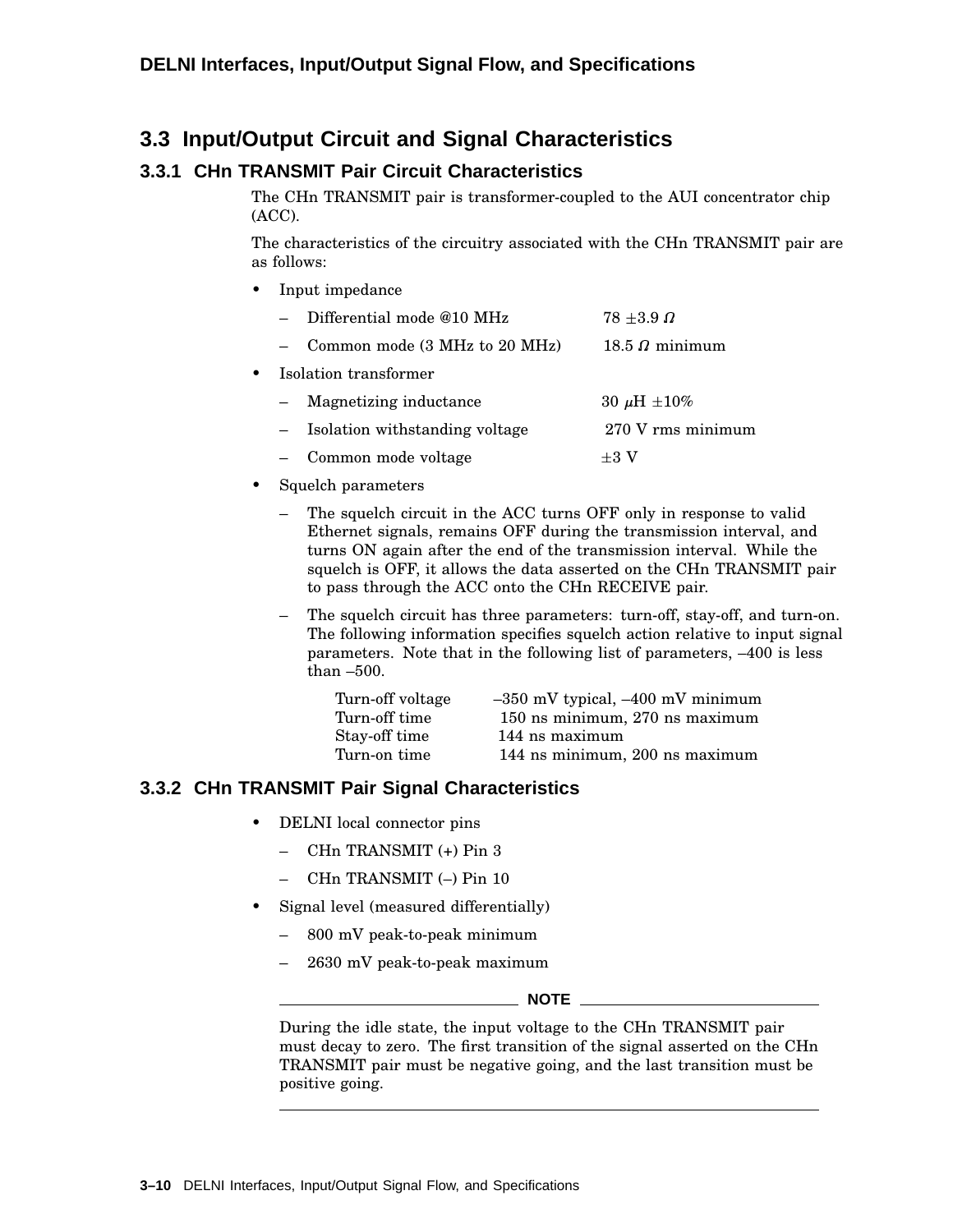#### **3.3.3 CHn RECEIVE Pair Circuit Characteristics**

The characteristics of the circuitry associated with the CHn RECEIVE pairs are as follows:

- Source impedance of driver
	- $-$  400  $\Omega$  typical
	- $-$  300  $\Omega$  minimum
- Isolation transformer
	- Magnetizing inductance  $30 \mu H \pm 10\%$
	- Isolation withstanding voltage 270 V rms minimum

#### **3.3.4 CHn RECEIVE Pair Signal Characteristics**

- DELNI local connector pins
	- CHn RECEIVE (+) Pin 5
	- CHn RECEIVE (–) Pin 12
- Signal level into  $78 \pm 5$   $\Omega$  (measured differentially)
	- 1200 mV peak-to-peak minimum
	- 2630 mV peak-to-peak maximum
- Timing asymmetry (duty cycle timing variance for a minimum voltage 10 MHz signal having a 50% duty cycle)
	- 1 ns typical
	- 2 ns maximum
- Signal rise/fall time (10% to 90%)
	- 3.5 ns typical
	- 2.0 ns minimum
	- 5.0 ns maximum

#### **NOTE**

During the idle state, the output of the circuits driving the CHn RECEIVE pairs is momentarily high. During the idle state, the output voltage decays to zero due to transformer coupling. The first transition of the signal asserted on the CHn RECEIVE pairs is negative going, and the last transition is positive going.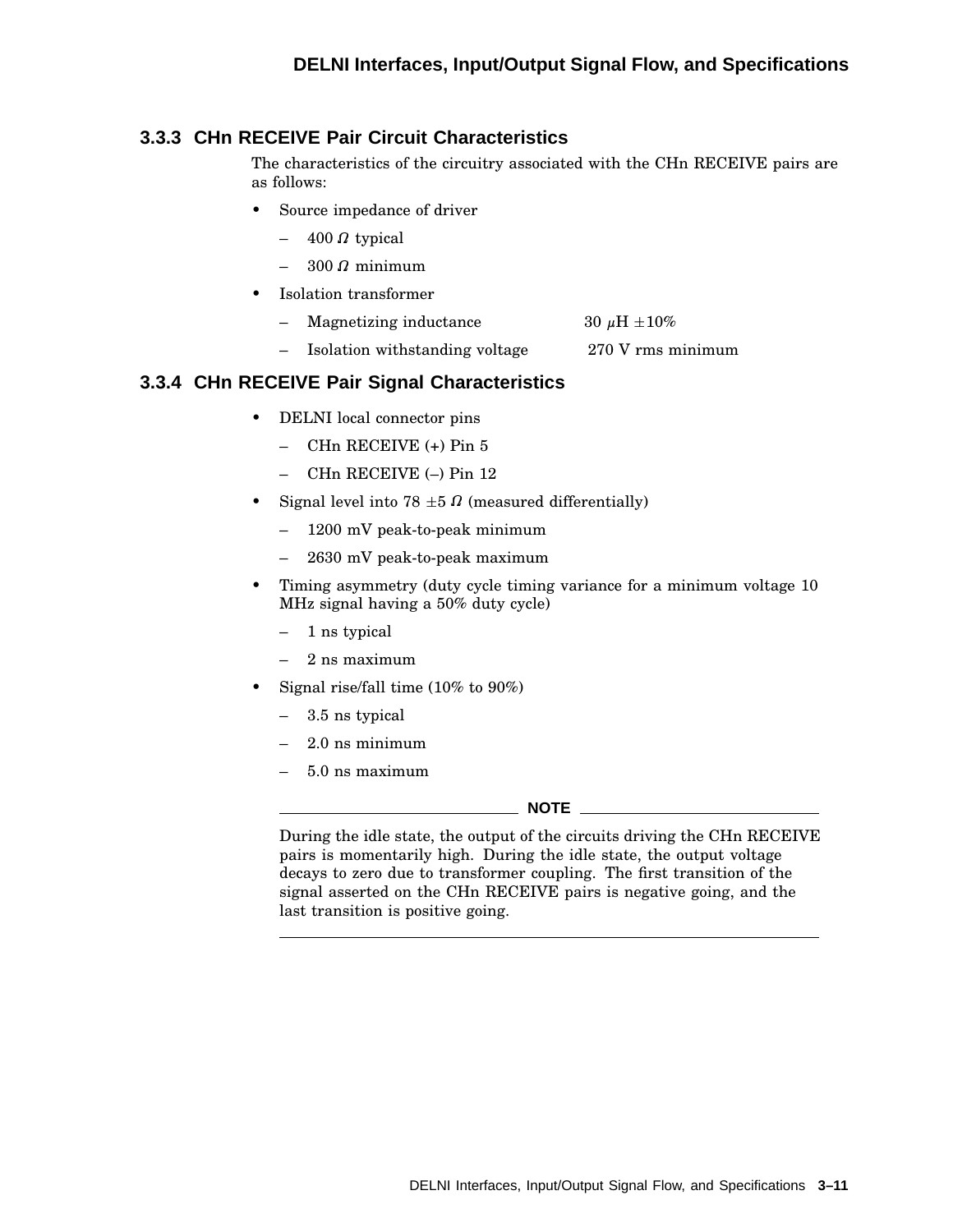#### **3.3.5 CHn COLLISION PRESENCE Pair Circuit Characteristics**

The characteristics of the circuitry associated with the CHn COLLISION PRESENCE pairs are as follows:

- Source impedance of driver
	- $-$  400  $\Omega$  typical
	- $-$  300  $\Omega$  minimum
- Isolation transformer
	- Magnetizing inductance  $30 \mu H \pm 10\%$
	- Isolation withstanding voltage 270 V rms minimum

#### **3.3.6 CHn COLLISION PRESENCE Pair Signal Characteristics**

- DELNI local connector pins
	- CHn COLLISION PRESENCE (+) Pin 2
	- CHn COLLISION PRESENCE (–) Pin 9
- Signal level into  $78 \pm 5$   $\Omega$  (measured differentially)
	- 1200 mV peak-to-peak minimum
	- 2630 mV peak-to-peak maximum
- Signal frequency
	- $-$  10  $\pm 0.01$  MHz
- Duty cycle
	- Between 40%/60% and 60%/40%
- Signal rise/fall time (10% to 90%)
	- 3.5 ns typical
	- 2.0 ns minimum
	- 5.0 ns maximum

**NOTE**

During the idle state, the output of the circuits driving the CHn COLLISION PRESENCE pairs is momentarily high. During the idle state, the output voltage decays to zero due to transformer coupling.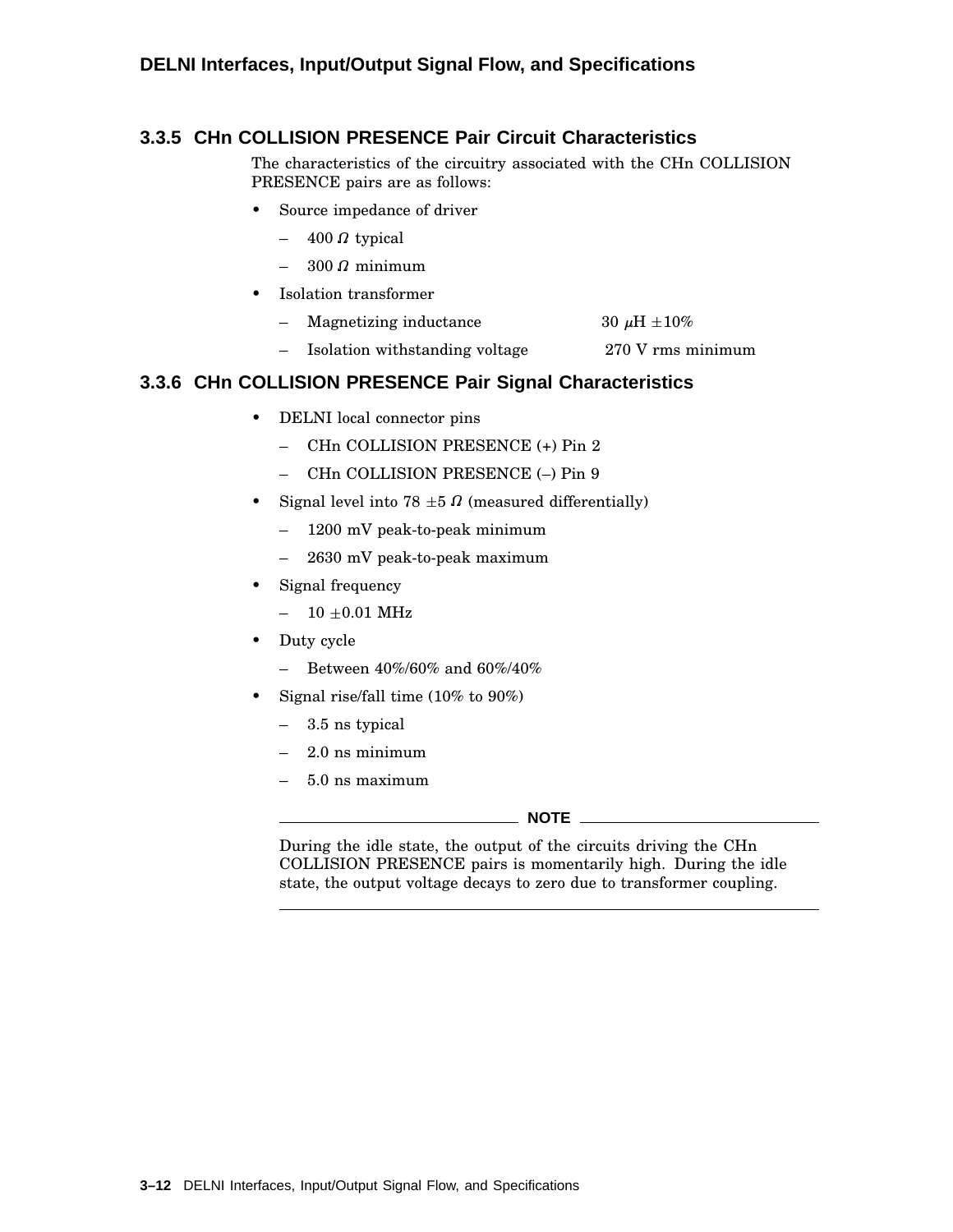#### **3.3.7 XCVR TRANSMIT Pair Circuit Characteristics**

The characteristics of the circuitry associated with the XCVR TRANSMIT pair are as follows:

- Source impedance of driver
	- $-$  400  $\Omega$  typical
	- $-$  300  $\Omega$  minimum
- Isolation transformer
	- Magnetizing inductance  $75 \mu H \pm 10\%$
	- Isolation withstanding voltage 270 V rms minimum

#### **3.3.8 XCVR TRANSMIT Pair Signal Characteristics**

- DELNI global connector pins
	- XCVR TRANSMIT (+) Pin 3
	- XCVR TRANSMIT (–) Pin 10
- Signal level into  $78 \pm 5$   $\Omega$  (measured differentially)
	- 1200 mV peak-to-peak minimum
	- 2630 mV peak-to-peak maximum
- Timing asymmetry (duty cycle timing variance for a minimum voltage 10 MHz signal having a 50% duty cycle)
	- 1 ns typical
	- 2 ns maximum
- Signal rise/fall time (10% to 90%)
	- 3.5 ns typical
	- 2.0 ns minimum
	- 5.0 ns maximum

#### **NOTE**

During the idle state, the output of the circuit driving the XCVR TRANSMIT pair is momentarily high. During the idle state, the output voltage decays to zero due to transformer coupling in the network device to which the signal is asserted. The first transition of the signal asserted on the XCVR TRANSMIT pair is negative going, and the last transition is positive going.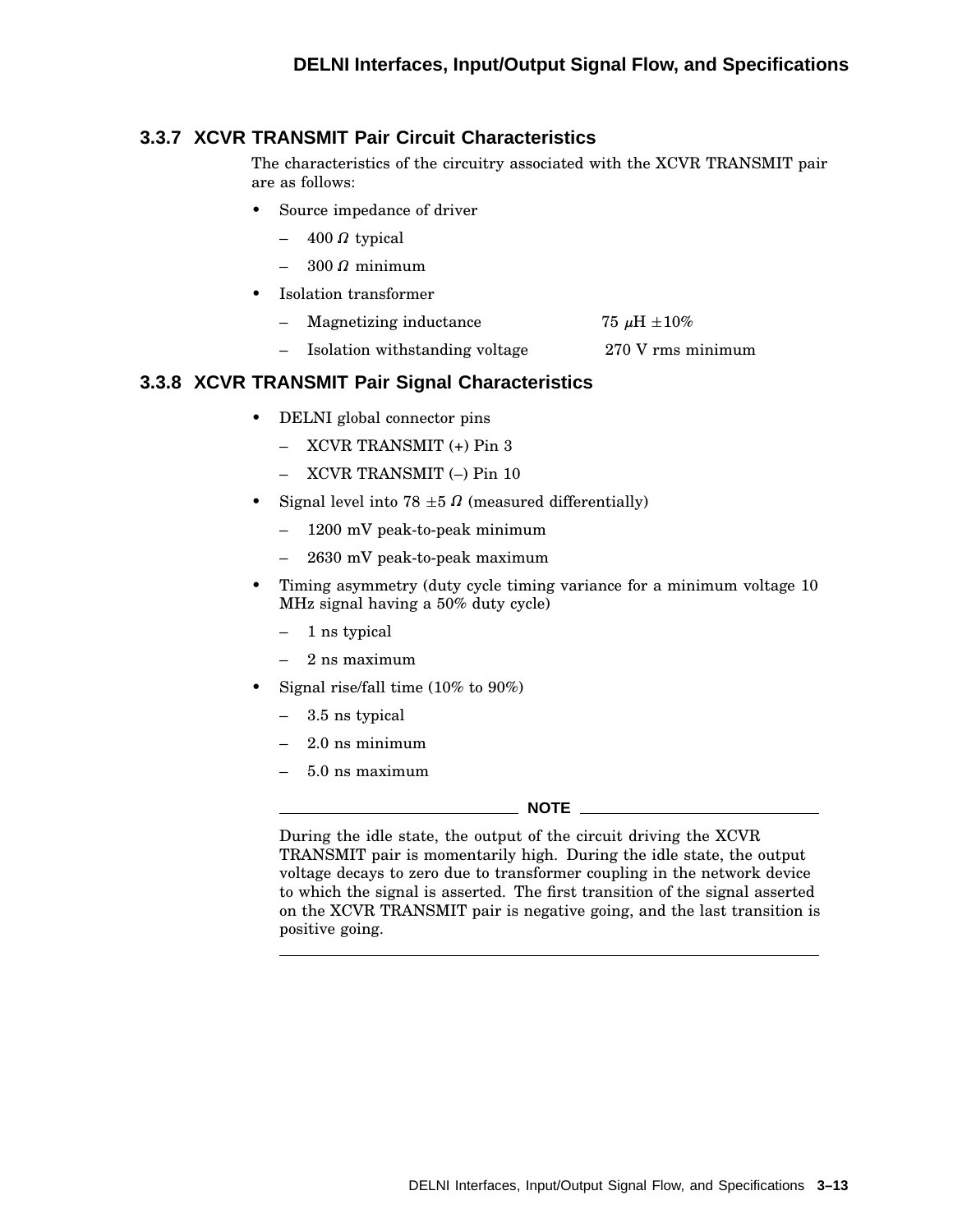#### **3.3.9 XCVR RECEIVE Pair Circuit Characteristics**

The XCVR RECEIVE pair is transformer-coupled to the AUI concentrator chip (ACC).

The characteristics of the circuitry associated with the XCVR RECEIVE pair are as follows:

- Input impedance
	- Differential mode @10 MHz  $78 \pm 3.9 \Omega$
	- $-$  Common mode (3 MHz to 20 MHz)  $18.5 \Omega$  minimum
- Isolation transformer
	- Magnetizing inductance  $75 \mu H \pm 10\%$
	- Isolation withstanding voltage 270 V rms minimum
- Common mode voltage (relative to 12 V return line)
	- $-$  +1.0 V minimum
	- $-$  +4.2 V maximum
- Squelch parameters
	- Same as specified for the CHn TRANSMIT pair (refer to Section 3.3.1).

#### **3.3.10 XCVR RECEIVE Pair Signal Characteristics**

- DELNI global connector pins
	- XCVR RECEIVE (+) Pin 5
	- XCVR RECEIVE (–) Pin 12
- Signal level (measured differentially)
	- 800 mV peak-to-peak minimum
	- 2630 mV peak-to-peak maximum

**NOTE**

During the idle state, the output of the circuit driving the XCVR RECEIVE pair is momentarily high. During the idle state, the output voltage decays to zero due to transformer coupling. The first transition of the signal asserted on the XCVR RECEIVE pair must be negative going, and the last transition must be positive going.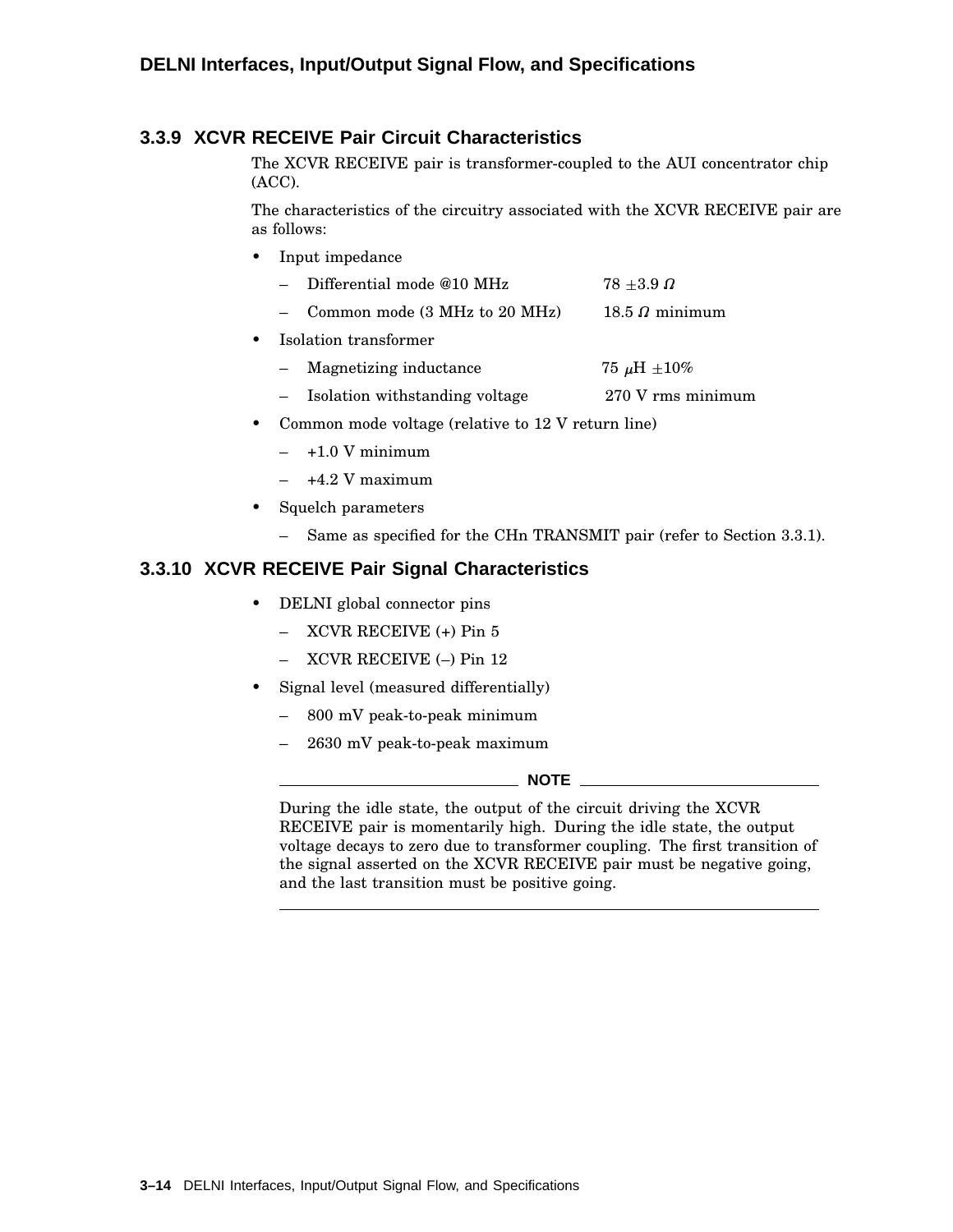#### **3.3.11 XCVR COLLISION PRESENCE Pair Circuit Characteristics**

The XCVR COLLISION PRESENCE pair is transformer-coupled to the AUI concentrator chip (ACC).

The characteristics of the circuitry associated with the XCVR COLLISION PRESENCE pair are as follows:

- Input impedance
	- Differential mode @10 MHz  $78 \pm 3.9 \Omega$
	- Common mode  $(3 \text{ MHz to } 20 \text{ MHz})$  $18.5 \Omega$  minimum
- Isolation transformer

| Magnetizing inductance | $75 \mu H \pm 10\%$ |
|------------------------|---------------------|
|------------------------|---------------------|

- Isolation withstanding voltage 270 V rms minimum
- Common mode voltage (relative to 12 V return line)
	- $-$  +1.0 V minimum
	- $-$  +4.2 V maximum
- Squelch parameters
	- The squelch circuit in the ACC turns OFF only in response to valid Ethernet signals, remains OFF while the signal remains asserted, and turns ON again after the signal input has ended. While the collision presence squelch is turned OFF, it enables the DELNI unit to generate and assert a 10 MHz signal on the CHn COLLISION PRESENCE pairs.
	- The squelch circuit has three parameters: turn-off, stay-off, and turn-on. The following information specifies squelch action relative to input signal parameters. Note that in the following list of parameters, –400 is less than –500.

| Turn-off voltage | $-350$ mV typical, $-400$ mV minimum |
|------------------|--------------------------------------|
| Turn-off time    | 150 ns minimum, 270 ns maximum       |
| Stay-off time    | 144 ns maximum                       |
| Turn-on time     | 144 ns minimum, 200 ns maximum       |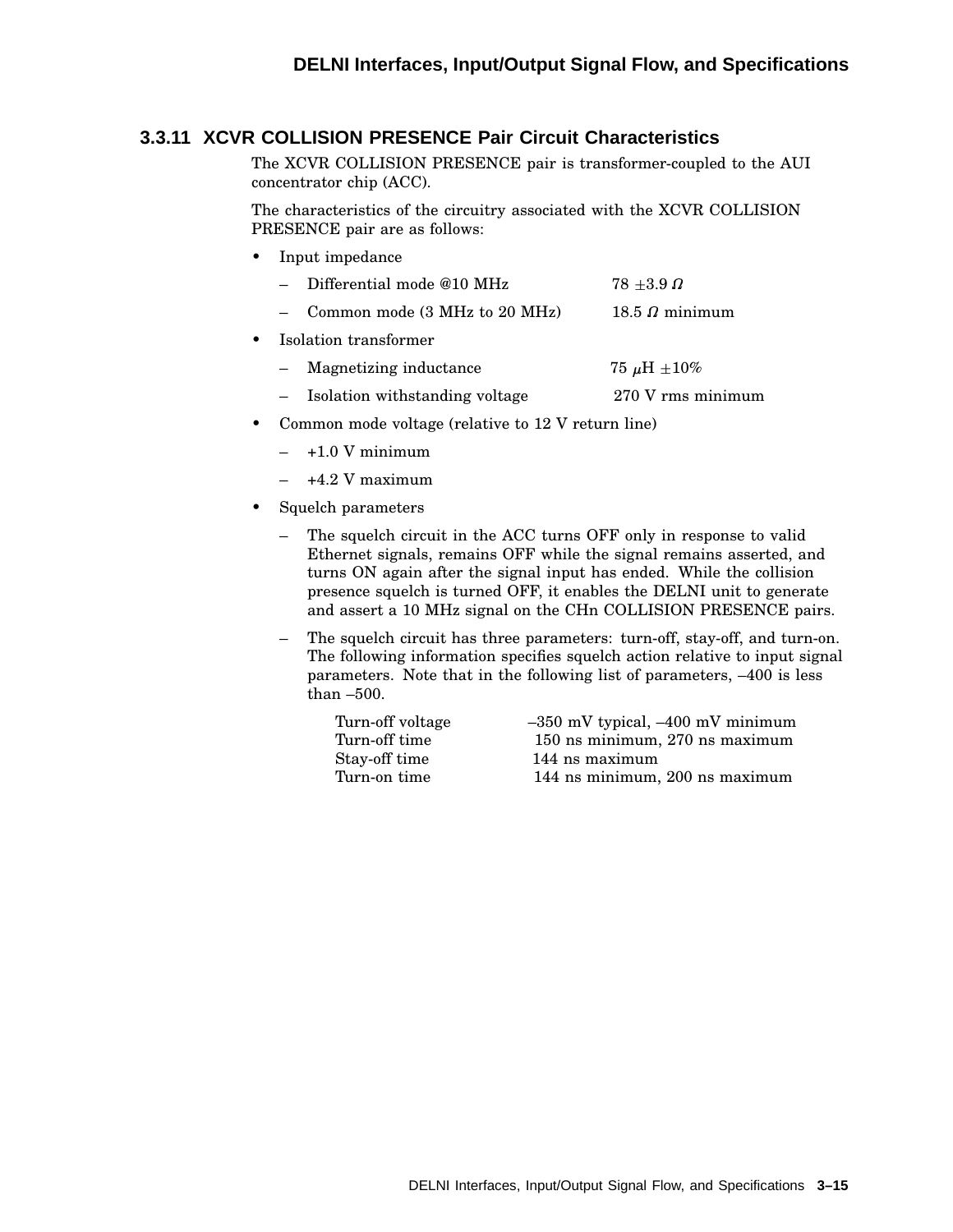#### **3.3.12 XCVR COLLISION PRESENCE Pair Signal Characteristics**

- DELNI global connector pins
	- XCVR COLLISION PRESENCE (+) Pin 2
	- XCVR COLLISION PRESENCE (–) Pin 9
- Signal level (measured differentially)
	- 800 mV peak-to-peak minimum
	- 2630 mV peak-to-peak maximum

#### **NOTE**

During the idle state, the output of the circuit driving the XCVR COLLISION PRESENCE pair must be high. During the idle state, the output voltage decays to zero due to transformer coupling. The first transition of the signal asserted on the XCVR COLLISION PRESENCE pair must be negative going, and the last transition must be positive going.

#### **3.3.13 XCVR POWER Pair Characteristics**

The XCVR POWER pair of the DELNI unit provides a +12 V power source for an Ethernet transceiver.

The +12 V power source is short-circuit protected by a current-limiting circuit within the DELNI unit. The power source can withstand an externally applied voltage [to XCVR POWER (+) pin with respect to XCVR POWER (RTN) pin] of +15 V maximum without damage to the power source.

The XCVR POWER pair meets the requirements for Class 2 wiring devices.

The general output characteristics are as follows:

- DELNI global connector pins
	- XCVR POWER (+) Pin 13
	- XCVR POWER (RTN) Pin 6
- Output voltage (Vout)
	- No load (Iout < Imin)

15 V peak

– Imin < Iout < Imax

12.5 V typical 14.0 V maximum 11.4 V minimum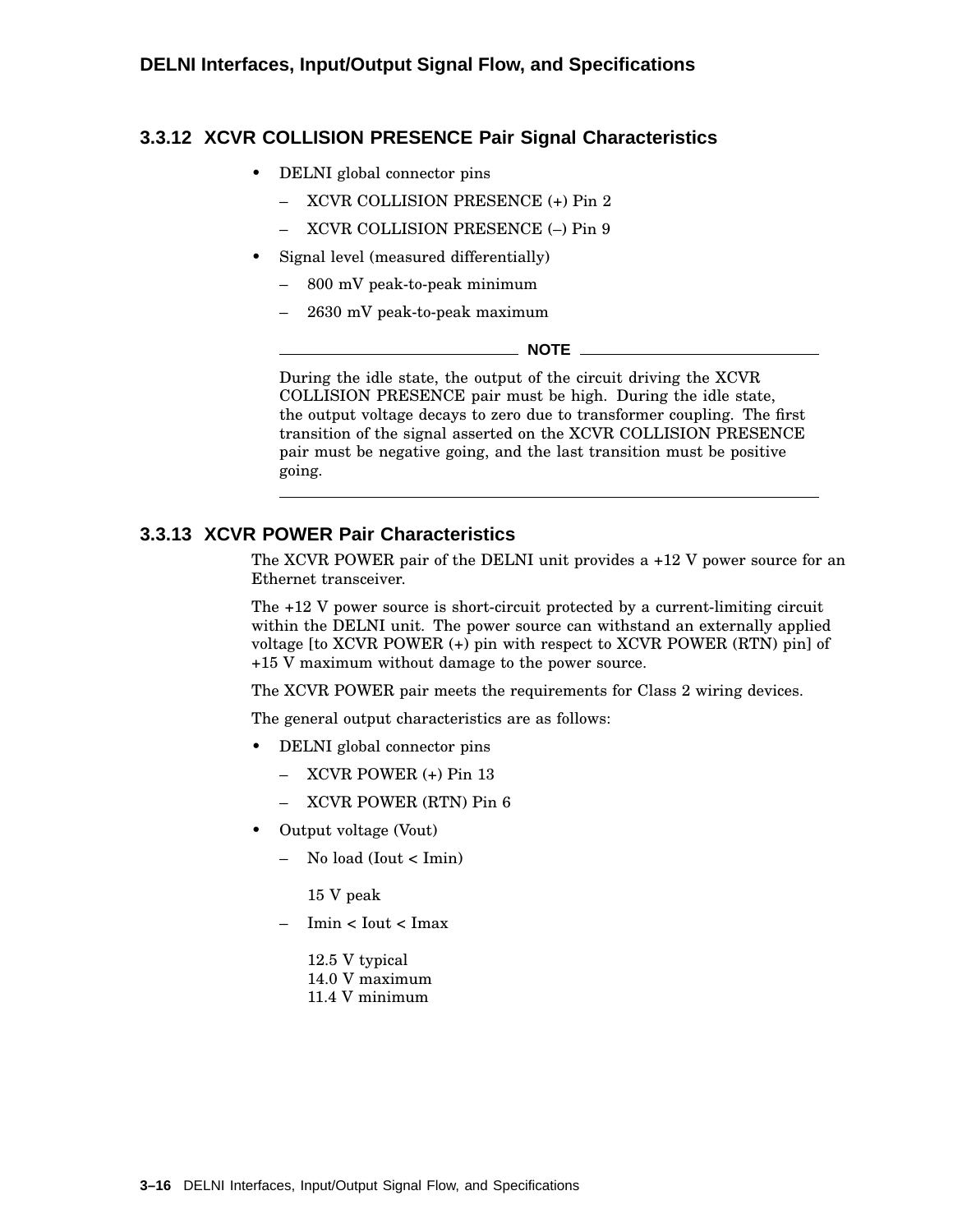#### **DELNI Interfaces, Input/Output Signal Flow, and Specifications**

**NOTE** The output voltage is regulated within the given range over the intended operational current range of Iout min to Iout max. Output current above Iout max may cause the supply to come out of regulation and reduce the output voltage.

- Output current (Iout)
	- 0.5 A rms maximum (continuous)
	- 0.0 A rms minimum
- Output current at current limit (output current into 0 V for the current limit mode)
	- 1.5 A rms maximum
- Ripple voltage
	- 0.5 V peak-to-peak (includes both ripple frequency components)
- Ripple frequency
	- 100 kHz typical
	- 110 kHz maximum
	- 80 kHz minimum

\_\_\_\_\_\_\_\_\_\_\_\_\_\_ NOTE \_\_\_\_\_\_\_\_\_\_

The output ripple may have two frequency components: one at double the line frequency and one at the power supply switching frequency.

#### **3.3.14 XCVR POWER Pair External Load Requirements**

Specific external load requirements are as follows:

- Maximum reactive load
	- $-$  Capacitance 2000  $\mu$ F
	- Inductance 1 mH
- Maximum continuous load current fluctuations
	- 0 to 20 kHz 200 mA peak-to-peak
	- $-$  20 kHz to 1 MHz  $500$  mA peak-to-peak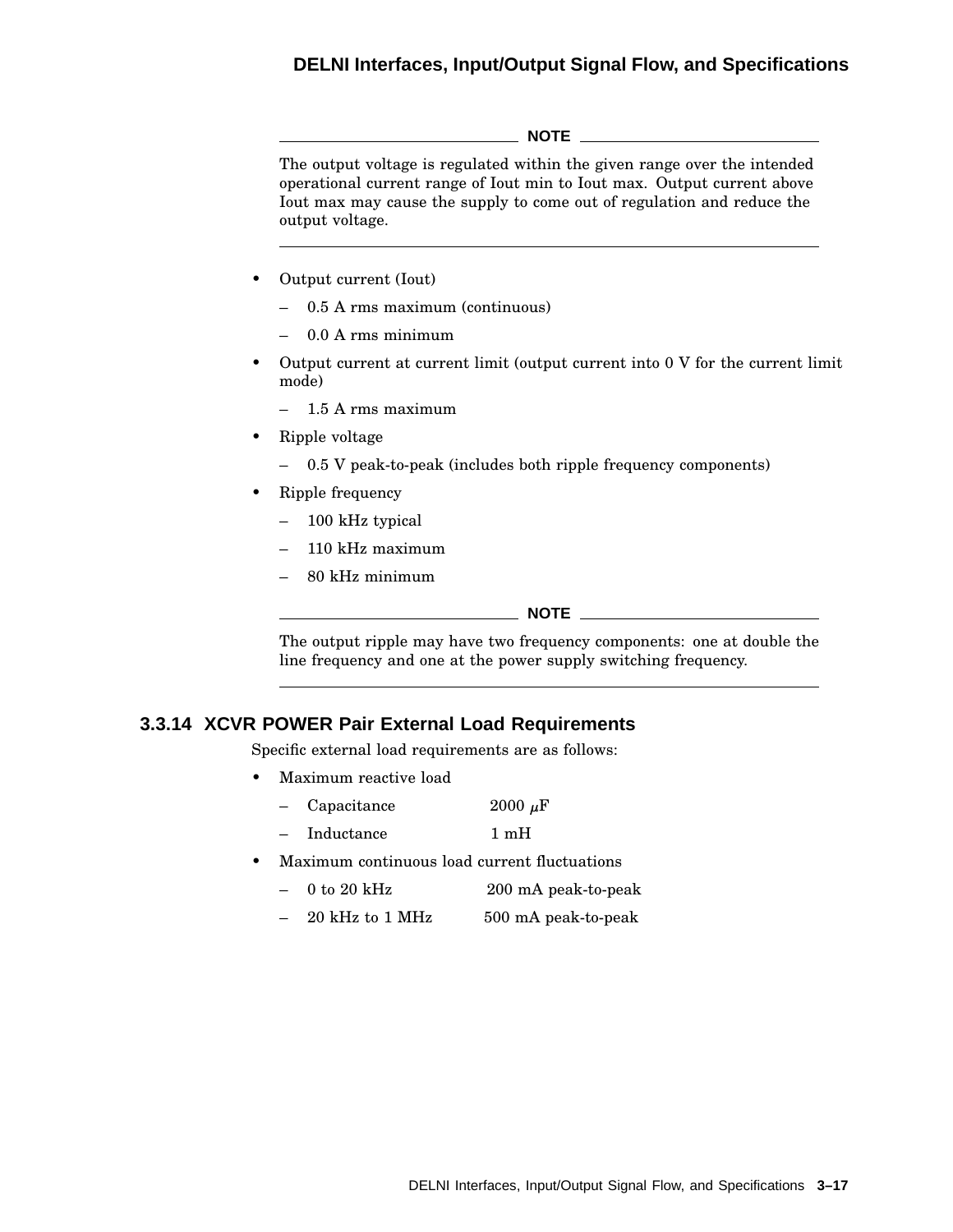## **3.4 Input Power Requirements**

The input power requirements for the DELNI unit are as follows:

- Voltage/frequency/phase (range is user switch selected)
	- 90-128 Vac/47-63 Hz/single phase
	- 180-256 Vac/47-63 Hz/single phase
- Current (steady state) maximum
	- 0.20 A at 120 Vac
	- 0.11 A at 240 Vac
- Inrush current
	- 10 A at 120 Vac
	- 5 A at 240 Vac
- Surge current
	- 2 A for 5 cycles at 120 Vac
	- 1 A for 5 cycles at 240 Vac
- Apparent power (typical)
	- 14 W at 120 Vac
	- 14 W at 240 Vac
- Maximum power consumption
	- 15 W at 120 Vac
	- 15 W at 240 Vac
- Input power protection
	- Circuit breaker
		- 2 A thermal circuit breaker Internal transformer thermal protection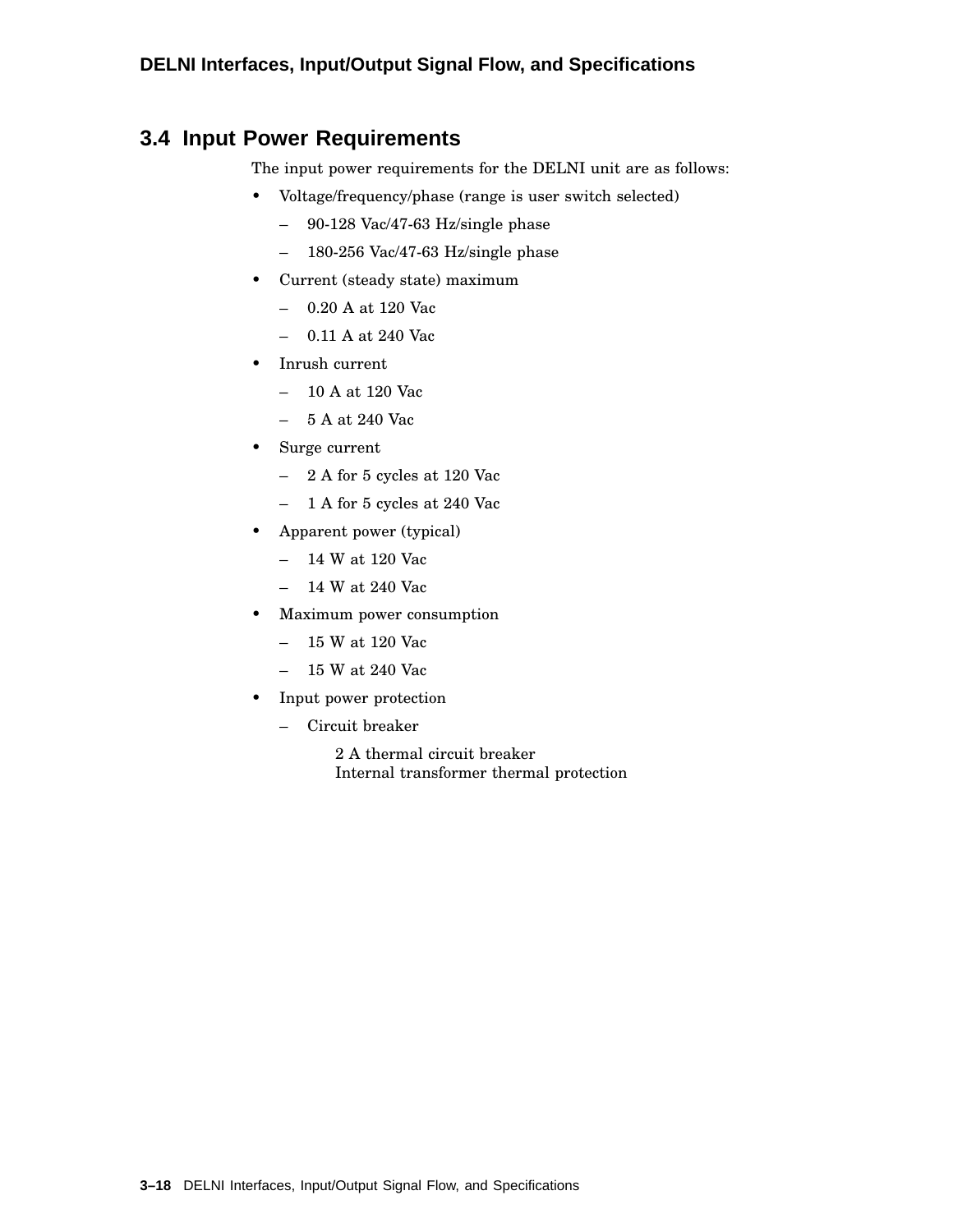## **3.5 Environmental Requirements**

The DELNI unit is designed for use in a Digital Equipment Corporation Class C Environment (a non-air conditioned or exposed area in an industrial site).

The specific operational environmental conditions are as follows:

- Temperature
	- 5°C (41°F) to 50°C (122°F)

| <b>NOTE</b>                                                                   |  |
|-------------------------------------------------------------------------------|--|
|                                                                               |  |
| Temperature based on operation at sea level; 760 mm Hg (29.92 in Hg).         |  |
| Maximum allowable temperature is reduced by a factor of $1.8^{\circ}C/1000$ m |  |
| $(1^{\circ}F/1000)$ ft) for operation at high-altitude sites.                 |  |

- Relative humidity
	- 10% or less to 95% with maximum wet bulb 32°C (90°F) and minimum dew point 2°C (36°F).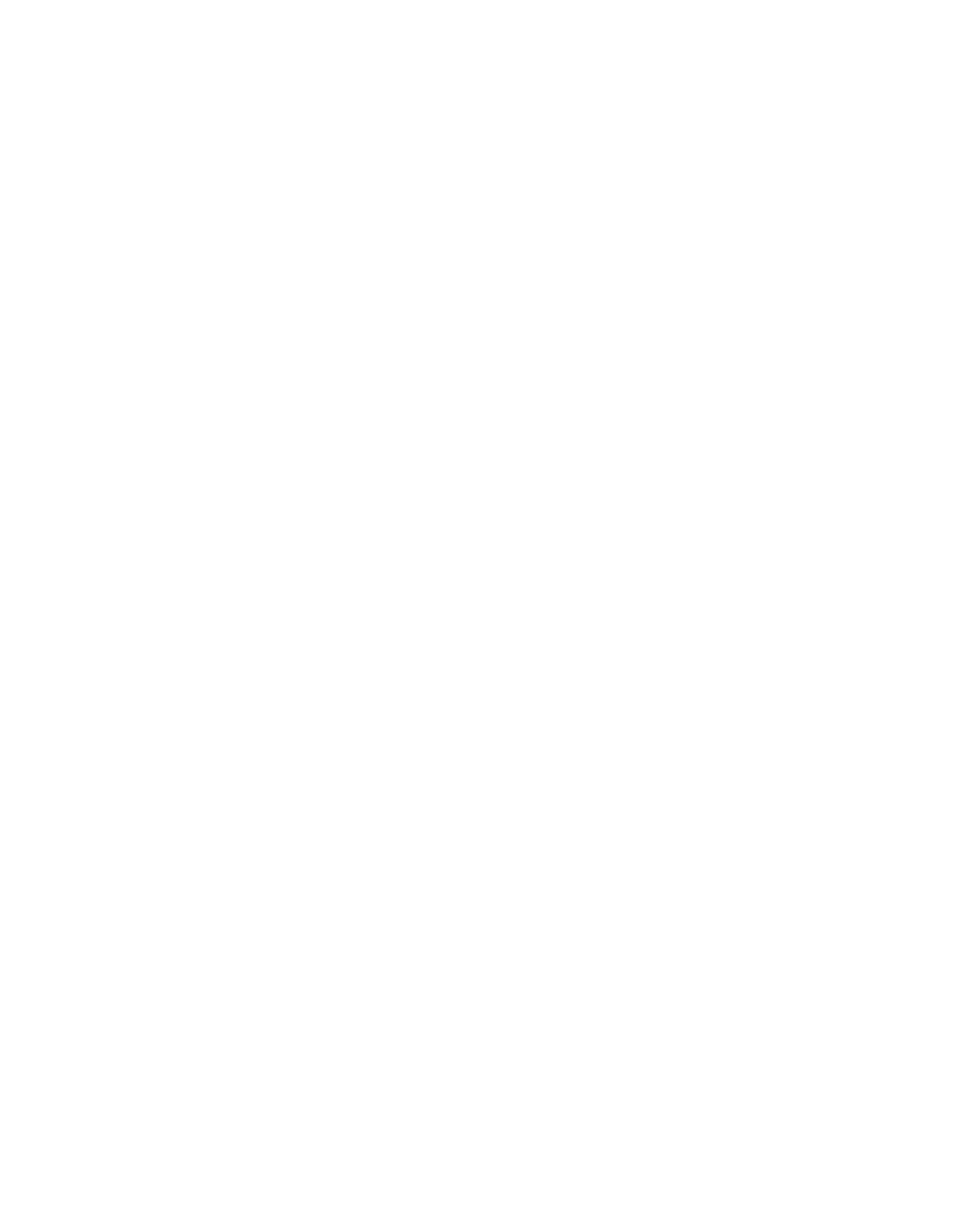# **Theory of Operation**

## **4.1 DELNI Circuit Characteristics**

Figure 4–1 shows a functional block diagram of the DELNI unit. As shown, the DELNI unit is made up of the following functional circuits:

- Power supply
- Operating mode control
- AUI concentrator chip (ACC)
- Eight local connector interfaces with each interface containing:
	- Isolation transformers
	- Termination resistors

**NOTE**

For simplicity, only one of the eight local connector interfaces are shown in Figure 4–1. The STATION DRIVERS EN, CHA RCV DATA, and 10 MHz signals are common to all eight local connector interfaces. The CHA CLSN, CHA XMIT DATA, and CHA XMIT SQLCH signals are individual connections to each local interface.

- Global connector interface that contains:
	- Isolation transformers
	- Termination resistors

#### **4.1.1 Power Supply**

The power supply uses an input filter/voltage selection device, a single secondary voltage step-down transformer, a bridge rectifier, and two independent but coupled switching power regulator chips to convert the 120/240 Vac input power to a regulated +5 Vdc and +12 Vdc output. The power regulator chips have internal overvoltage, overcurrent, and overtemperature protection mechanisms. The +5 Vdc output is used to power the ACC. The +12 Vdc output is used to provide power to an Ethernet transceiver.

The two-position slide switch on the front panel makes the DELNI power supply compatible with either a 120 Vac input or a 240 Vac input. The +5 Vdc output of the power supply drives the mode indicator lights (green LEDs) on the front panel of the DELNI unit. Either one of the LEDs being lit indicates that the +5 Vdc power supply is functioning properly. The status of the +12 Vdc power supply is not reflected by the LEDs. If a problem with the +12 Vdc power supply is suspected, refer to the troubleshooting chapter in the *Replacement DELNI Installation and Operating Information* manual.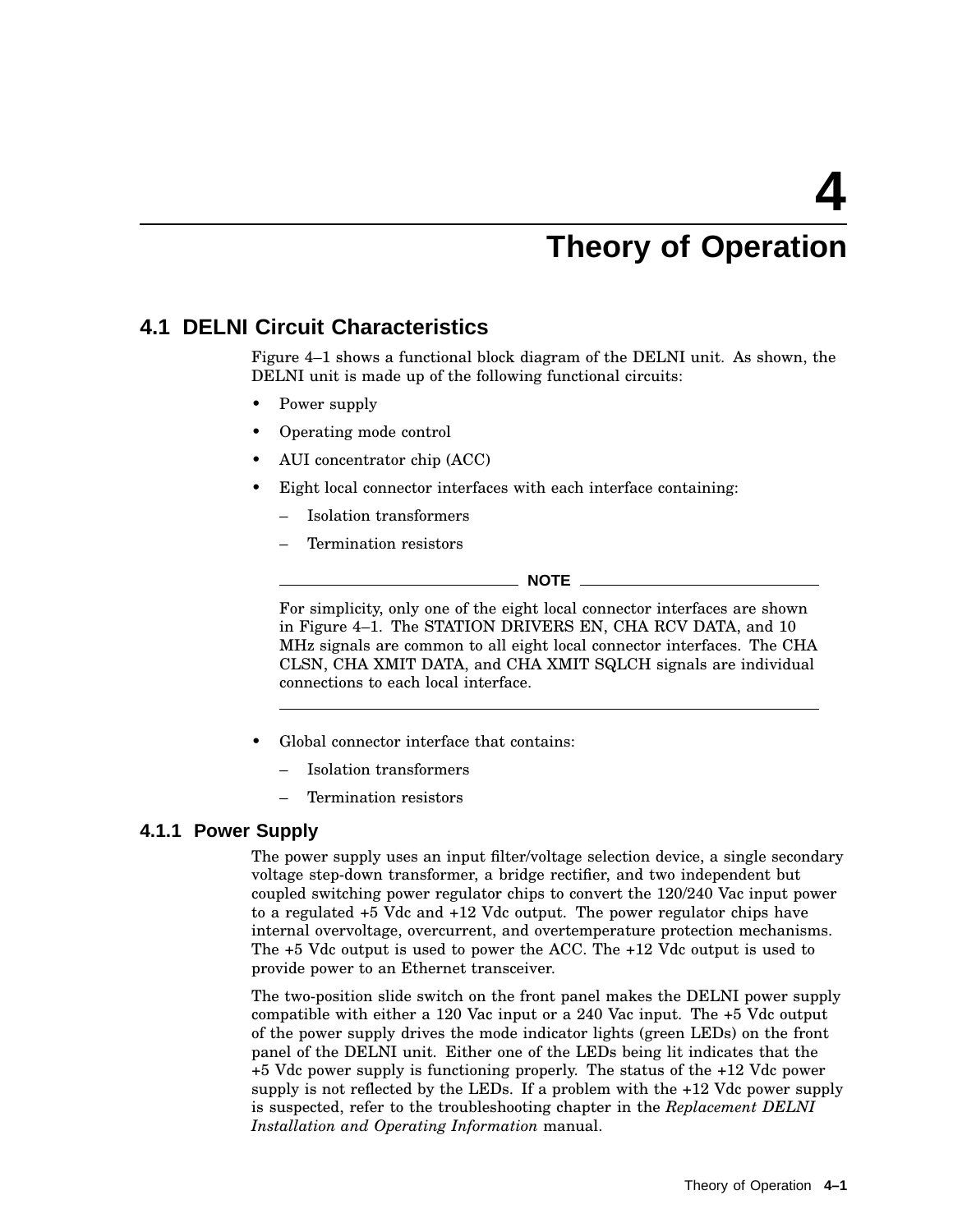#### **4.1.2 Operating Mode Control**

The operating mode control consists of the GLOBAL\LOCAL push button and two green LED indicators located on the front panel of the DELNI unit. GLOBAL mode is selected by pushing the GLOBAL/LOCAL push button until the green LED next to the  $\Box$  symbol is lit. LOCAL mode is selected by pushing the GLOBAL/LOCAL push button until the green LED next to the symbol is lit.

#### **4.1.3 AUI Concentrator Chip (ACC)**

The ACC functional control logic operates in either of two switch-selectable modes; LOCAL and GLOBAL. Depending on the selected mode, the internal control logic selects the proper internal data path routing and collision handling. The internal data path is only altered prior to enabling external line drivers to guarantee that no data transmission occurs during data path multiplexing.

Two pins on the ACC (TEST and SMARTSQE) are not used in the DELNI unit. Both are asserted low to enable the functions. Internal pullups in the ACC require no external components to disable these functions. TEST is used only for special test functions in the ACC and is not used by the DELNI unit. SMARTSQE is a pin to select whether the SQE signal is sent to all channel collision pairs following a transmit, or only to the channel or channels that were involved in transmitting. The DELNI unit operates with the SMARTSQE pin unconnected to send the SQE signal to all channels following any local transmit. The internal control logic is either asynchronous or is timed off of a 10 MHz base clock depending on performance and synchronization issues. This produces internal state transitions at 100 ns intervals for the synchronous sections.

#### **4.1.4 Local Interfaces**

As shown in Figure 4–1, each of the eight local interfaces are connected to:

- The ACC
- Isolation transformers
- Termination resistors

The isolation transformers are used to provide electrical isolation between the DELNI unit and the devices connected to the local connectors.

#### **4.1.5 Global Interface**

As shown in Figure 4–1, the global interface is connected to:

- The ACC
- Isolation transformers
- Termination resistors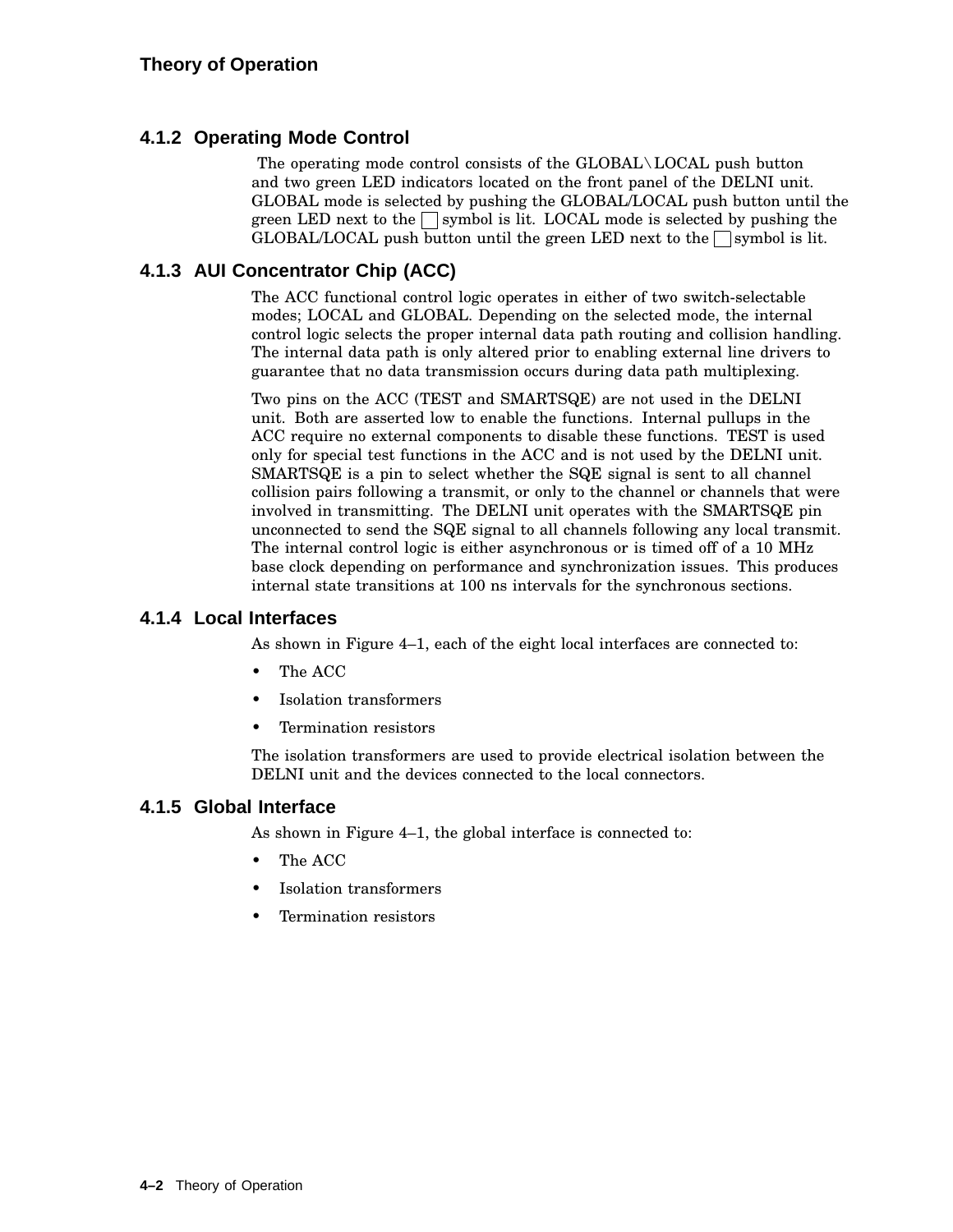

**Figure 4–1 DELNI Functional Block Diagram**

MKV-040000202-36-MPS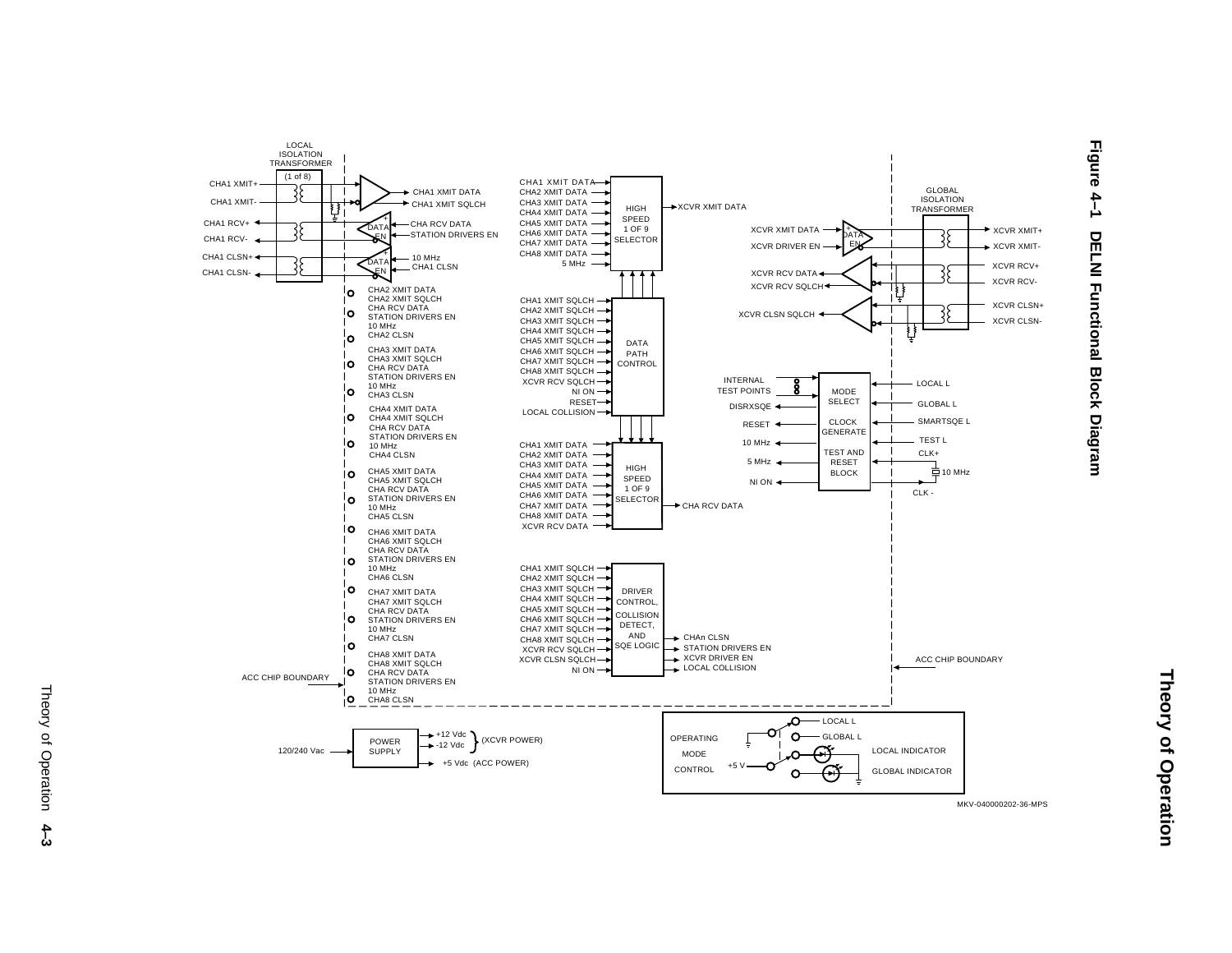## **4.2 DELNI Functional Operation**

To provide a cohesive functional theory of operation, the operation of the DELNI unit is discussed relative to the functions performed in each operational mode.

#### **4.2.1 LOCAL Mode Functional Theory**

While all CHA XMIT input lines from the stations are inactive, the ACC is in an idle condition. When the ACC is in an idle condition, all CHA RCV and CLSN output drivers to the stations are disabled. This state also occurs when powering up the ACC.

When the ACC is in LOCAL mode, all control signals to and from the XCVR port are logically disabled by the control logic.

When transmission activity that causes squelch deassertion is detected on any of the eight CHA XMIT input pins, the ACC gates that line's transmission data to all CHA RCV drivers and then enables the CHA RCV line drivers to drive the lines. As long as this condition exists, the single CHA XMIT input is routed to all CHA RCV pair drivers.

When the transmission is completed, the squelch for that particular channel activates. This in turn starts the end-of-packet hold on the CHA RCV pair driver outputs on all channels. Once the hold time is met, the drivers transition to an idle state.

During the specified SQE test interval, the ACC internally generates an SQE test burst and sends the burst to the CHA CLSN output lines of all the stations.

If two or more stations become active during any station transmission activity, the ACC immediately recognizes this as a collision. The ACC then activates the CHA CLSN drivers to the stations and places a 10 MHz collision presence signal on all of the CHA CLSN output lines. The CHA RCV data is considered undefined during collision.

To reduce the power dissipation caused by having both the CLSN and RCV drivers active, the RCV drivers shut down once the CLSN drivers are active and they remain shut down until all XMIT activity has completed. This overlap ensures that no carrier dropout occurs. The collision presence signal remains active as long as any station port is detecting transmission input activity. Once all transmission traffic has ceased, the ACC returns to the idle condition.

#### **4.2.2 GLOBAL Mode Functional Theory**

When the ACC is set to GLOBAL mode, the local station users are logically connected to the LAN backbone media. Because of this, there are two types of signal flow patterns that can occur; station to other stations and the LAN, or LAN to all stations.

After powerup reset, the ACC enters the idle state and waits for LAN or station line activity to direct its internal data routing sequencer.

If a station starts to transmit, its squelch deactivates and it is considered active. The control logic then selects that channel's data for transmission to the external LAN. Unlike the LOCAL mode of operation, the other stations do not receive the data directly from the active port. Data must first reach the transceiver, be looped back, and then be applied to the eight CHA RCV drivers. This emulates the operation between a station and a transceiver in a normal point-to-point link.